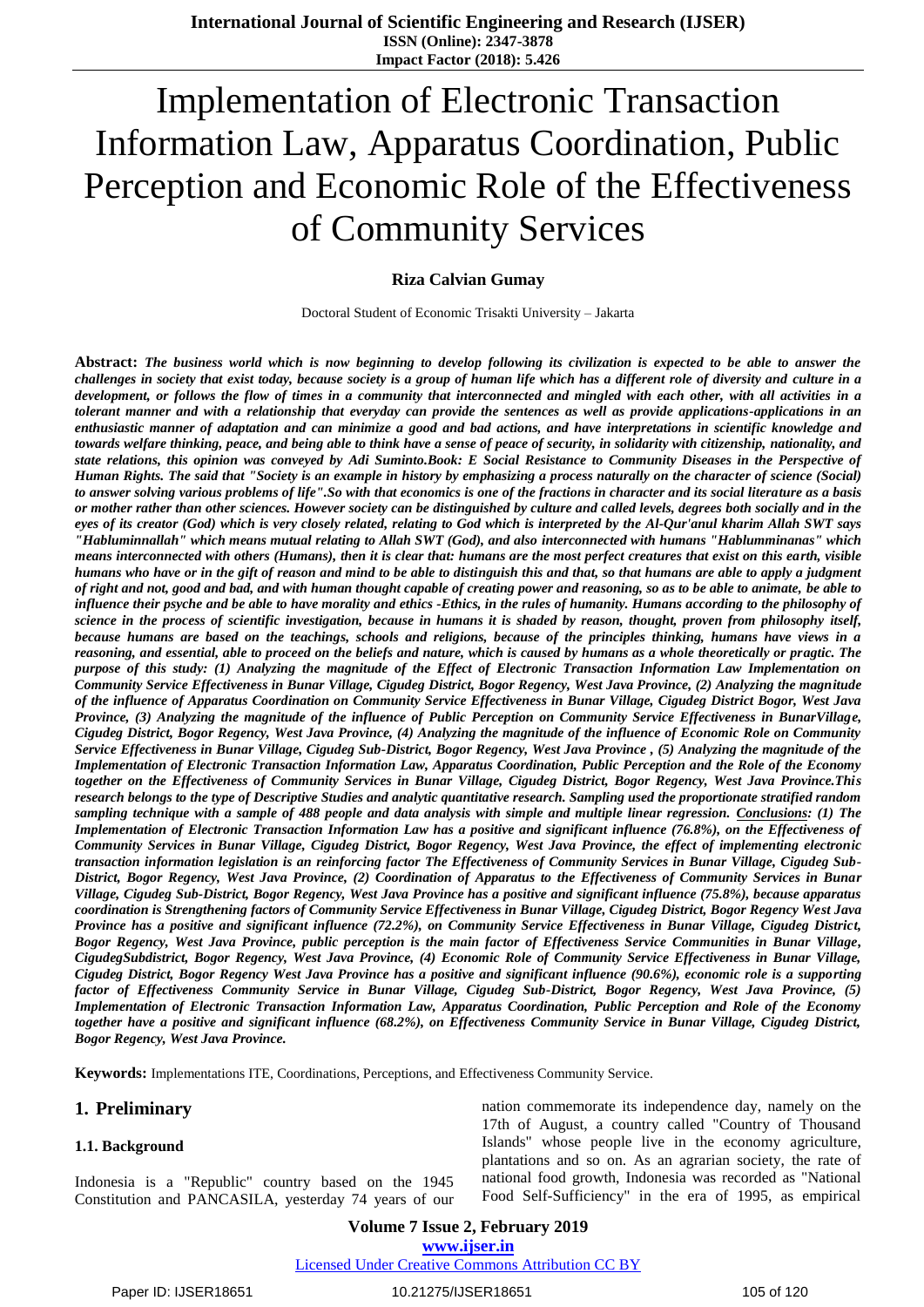evidence that the Unitary State of the Republic of Indonesia (NKRI) called "gemah ripah loh jinawi". The wheel of development and the rate of economic growth in certain communities, especially with regard to the "Regional Economic Cycle" which means that whatever the pretext of this system of society is returned refers to the role of a region by returning the customs or habits of the people. Suppose that cultural customs, namely social society and local wisdom possessed by local communities must be preserved, because until now it has been eroded by the impact of the era civilization that began to challenge every civilization. The development that puts forward the period of development and the rate of growth that exists in this society, one of which is about "Technology" which began to be developed with increasingly progressive changes that are "Renewable". For example, regarding Information, Transactions, and Electronics, which is abbreviated as "ITE", which will greatly help sustainable community programs, individuals, and overall components and all layers needed, with the sophistication of this technology it will accelerate the emergence of cells or tissues new in the world of society for the development of "Social of Movement" at the level of welfare and economy of the community and the region itself. Especially the people in Bunar Village, Cigudeg Sub-District, Bogor Regency, West Java Province, for example, the level of welfare in the Regional economy has not hit the community members, because there is still unhealthy cooperation between the government's performance in guarding the Regulations, Laws and Laws. there is and is very clear and visible from the societal perspective that affirms the welfare of these community members through independent entrepreneurship, these entrepreneurs want to have a decent life in the welfare of their families and other people and the surrounding community, who can be employed in entrepreneurial activities. Holders of the Identity Card (KTP) number 3201221608660001, and Family Card (KK) number 3201220910060009, named Jayana Arisandi, who lives in Kampung Bunar RT 001 RW 003, for example she is a person who works as an entrepreneur in a small scale timber sawing business preparations made for home needs and so on in the village, which the business was occupied from 25 years ago, and absorbed a lot of local workforce around its business, proving that armed with education lacking in formal education, and minimal technological knowledge, were able to develop practically the business and able to support the economy of families and families around the business. It means that the essence is the norm than the social system has a paradigm of "Social Change" that comes not only complex caused by the government but also the fruit of initiative and creativity in the thinking of the community itself. After waiting for the completion of existing payments, it turned out that the finance had made this issue an appeal to the Bogor District District Court in Cibinong, which filed an objection to the BPSK Arbitration verdict, thus holding a trial for 3 trials. With Session Call Number: 329 / Pdt.Sus.Bpsk / 2017 / PN.Cbi. 3rd call on Wednesday January 24 2018 at 09.00 WIB. Because the defendant has died due to limited managerial ability and his leadership (feeling of fear) is suddenly a heart disease that has died, as evidenced by the Death Letter from the local Village Number: 474.3 / 99 / I / 2018 on January 24, 2018, so that there is no representative who came as the recipient of the defendant's special power of attorney, from the offense of this case, whoever in 2 times and even 3 times did not attend the intended trial would be *AUTHORIZED* by itself, and won absolutely (Pledoi) and (De facto) by Finance.The replacement of the remaining payments is far from the Arbitration which was won by the verdict in the BPSK Court, meaning that in this case the network mentioned as one of the information experienced does not function to guarantee broadly and fairly for humanity, namely the pattern of society, which is only based on the benefits of one party. (The Information Network in the ITE Law experiences its policy collection). This equality of position before anyone's law, according to the 1945 Constitution in Article 31 Paragraph 1 has been castrated in the interests of one-sided, or a handful of individuals in power in their network through Information, Transactions and Electronics (ITE). Which only puts forward practicum of humanity in the view of Human Rights (HAM), on certain judgments and measurements of culture. So that it will damage and slow down the role of the economy in the wider social welfare of the community. Suminto. A. 2014: 46 states that "Culture from humans is also called society, which can be divided into social variables having different cultures from human communities that can be noticed and can be observed and can be shown, clearly and plainly, that humans can socialize social and culture ". From the description of the background above, the researcher is interested in conducting a study entitled "Implementation of Electronic Transaction Information Law, Apparatus Coordination, Public Perception and Economic Role of the Effectiveness of Community Services in Bunar Village, Cigudeg District, Bogor Regency, West Java Province".

#### **1.2. Identification of problems**

Based on the background stated, the problems in the research can be identified as follows:

- 1) The neglect of the interests of a group in the process of policy formulation, so that policies made by the government are felt not to meet or harm their interests.
- 2) The role of the economy is still not optimal, because there are still many community aspirations or opinions that are ignored by local government officials.
- 3) Public perception has not guaranteed the community empowerment in the area, because it is still found that there is a loss of state revenue in the region because the regional apparatus is not yet clean.
- 4) Coordination that is still unclear, so that the apparatus is difficult to translate every task given by the boss to him.
- 5) Service quality is still low because education and training are not optimal so it is not anticipatory in increasing regional autonomy.
- 6) Community services are often doubtful and do not have commitment in providing community-focused services.
- 7) The authority and effectiveness provided do not fully support the main tasks in the work unit concerned.
- 8) The law has not been fully developed in the same perception concerning the mechanism and procedures for service.

**Volume 7 Issue 2, February 2019 www.ijser.in**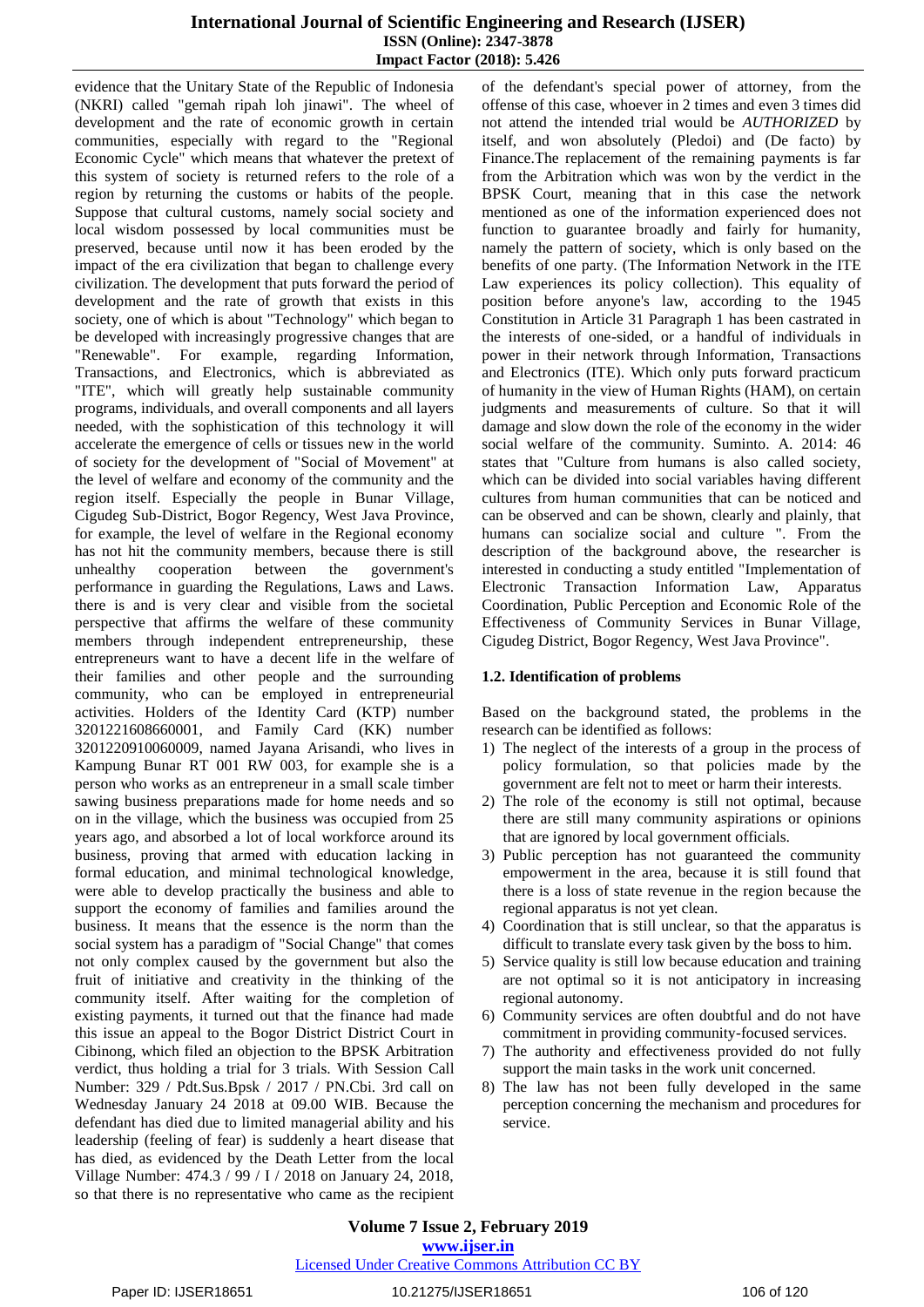# **1.3. Restricting the problem**

Because of the many factors that influence and relate to the Effectiveness of Community Services, this study will focus on Community Service Effectiveness, which is linked to the Implementation of Electronic Transaction Information Laws, Apparatus Coordination, Public Perception and the Role of the Economy. In addition, this research is also limited to the object of research, namely in Bunar Village, Cigudeg Subdistrict, Bogor Regency, West Java Province in 2018. This research was first created and has never been studied by anyone else, and can contribute to the development of science in particular economy.

# **1.4. Formulation of the problem**

Based on the background of the problem, identification and limitation of the problems stated above, the problems in this study are:

- 1) How big is the influence of the Electronic Transaction Information Act Implementation on the Effectiveness of Community Services in Bunar Village, Cigudeg District, Bogor Regency, West Java Province?
- 2) How big is the influence of Apparatus Coordination on the Effectiveness of Community Services in Bunar Village, Cigudeg District, Bogor Regency, West Java Province?
- 3) How big is the influence of Public Perception on the Effectiveness of Community Services in Bunar Village, Cigudeg District, Bogor Regency, West Java Province?
- 4) How much influence does the Economic Role have on Community Service Effectiveness in Bunar Village, Cigudeg District, Bogor Regency, West Java Province?
- 5) How big is the influence of the Implementation of Electronic Transaction Information Law, Apparatus Coordination, Public Perception and the Role of the Economy together on the Effectiveness of Community Services in Bunar Village, Cigudeg District, Bogor Regency, West Java Province?

# **1.5. Research Objectives**

The purpose of this research is to examine and review the magnitude of the influence of the Implementation of Electronic Transaction Information Law, Apparatus Coordination, Public Perception and the Role of the Economy. The objectives to be achieved in this study are:

- 1) Analyzing the effect of the Implementation of Electronic Transaction Information Law on the Effectiveness of Community Services in Bunar Village, Cigudeg District, Bogor Regency, West Java Province.
- 2) Analyze the effect of the Coordination of Apparatus on the Effectiveness of Community Services in Bunar Village, Cigudeg District, Bogor Regency, West Java Province.
- 3) Analyze the effect of Public Perception on the Effectiveness of Community Services in Bunar Village, Cigudeg District, Bogor Regency, West Java Province.
- 4) Analyze the influence of the Economic Role on the Effectiveness of Community Services in Bunar Village, Cigudeg District, Bogor Regency, West Java Province.
- 5) Analyze the effect of the Implementation of Electronic Transaction Information Law, Apparatus Coordination,

Public Perception and the Role of the Economy together on the Effectiveness of Community Services in Bunar Village, Cigudeg District, Bogor Regency, West Java Province.

# **1.6. Usability of Research**

The usefulness of this research can basically be divided into two categories, namely:

- 1) Theoretically, it is expected that the results of this study will be useful for the development of science, especially the science of government management regarding the success of autonomy as an embodiment in improving the progress of regional government, in addition to contributing ideas in the concepts of Electronic Transaction Information Act Implementation, Apparatus Coordination Public Perception and Economic Role of the Effectiveness of Community Services in Bunar Village, Cigudeg District, Bogor Regency, West Java Province.
- 2) Practically, it is expected to provide input to the Regional Government in realizing its economic development, especially in terms of factors that support the success of the Effectiveness of Community Services in Bunar Village, Cigudeg District, Bogor Regency, West Java Province.

# **1.7. Framework**

Departing from a series of views and judgments put forward by the experts above, it can be drawn an understanding that what is meant by the implementation of democratic governance is governance which in constitutional practice focuses on how political resources and institutions sustain the lives of democratic and empowered people to building the economy, starting from the government point of view. Rasyid (2000: 21) argues that the government is always seen as a combination of: (1) rules of the game namely constitution, law, ethics; (2) institutions authorized to manage a series of powers, namely executive, legislative, judicative; (3) as well as a number of bureaucrats and political officials as perpetrators of and responsible for the implementation of these authorities. From a number of theories, opinions, statements and understandings about government which have been stated above, by paying attention critically, comparing with similarities and governance applying a sovereign authority in the form of sustainable arrangement, regulation of issuance, security and protection of a group of people to achieve certain goals based on regulations. The same opinion is said by Rasyid (2000: 13) that modern government is essentially a government that provides services to the community, a government is held not to serve itself but to serve the community, creating conditions that allow each member of the community to develop their abilities and creativity to achieve progress together. The above conditions can be realized if the government commits to its decision. Almost in every Nation State (Nation State) in an effort to reach the State's goal, followed by the division of power: (a) in the form of "Capital Division of Power", this power division was horizontal which was known since the theory of "Trias Politica", (b) in the form "Area Division of Power", the division of power in this form is vertical, namely the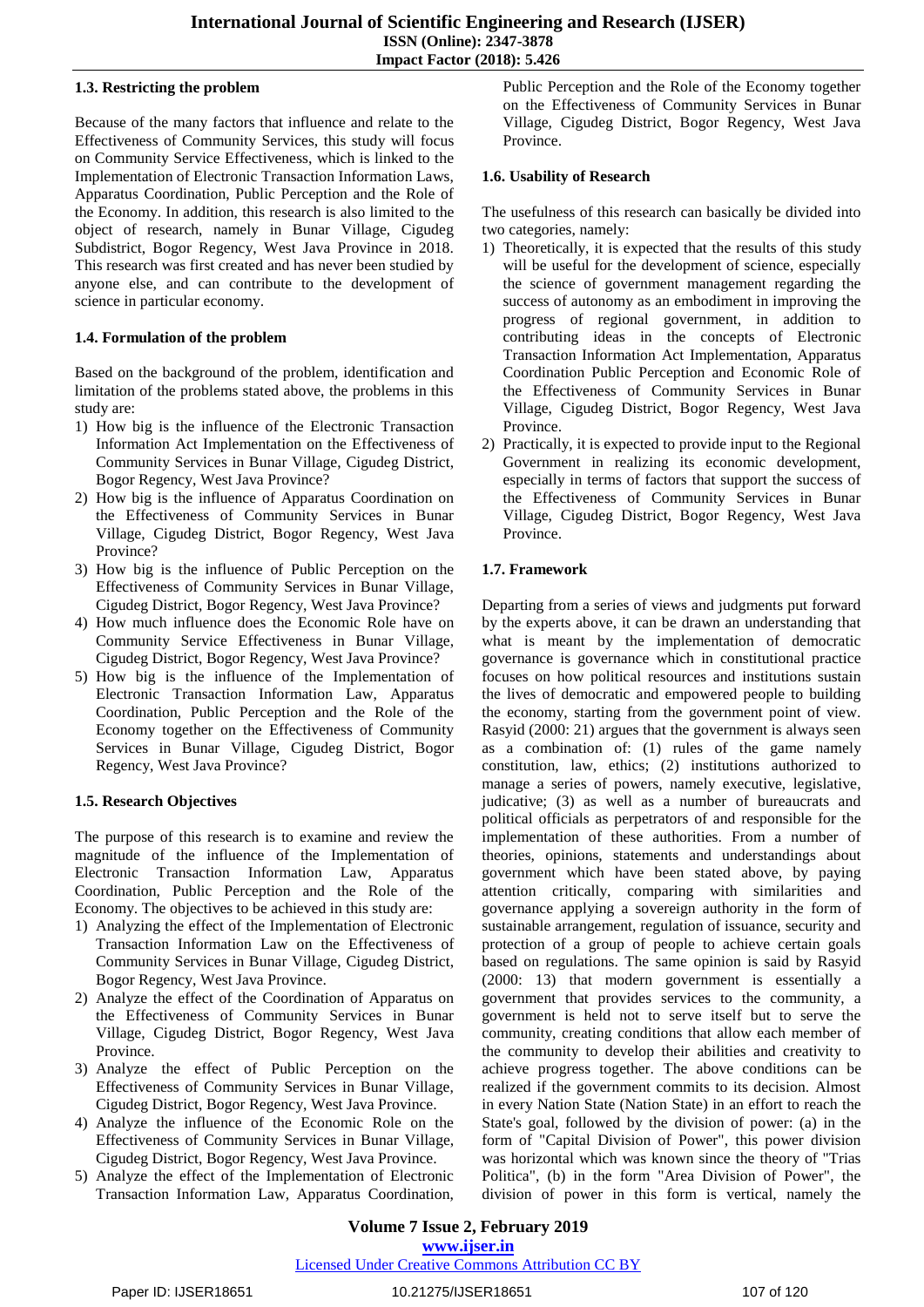division of power between the central government in public bodies or institutions outside the central government (Arthur Mass in Koswara, 2003: 7). Thus, implicitly the government means a tool or body or institution, not a person, who has strong legality. With its legality, it allows this institution to carry out certain actions as long as they do not conflict with the objectives of the State as an organization. Still according to the definition above, the most important thing of all, action in the interests of the people, not just themselves or their groups. Implementation of policy is a crucial stage in the public policy process. A policy or program must be implemented so that it has the desired impact or goal. Policy implementation is seen in a broad sense as a public administration tool where actors, organizations, procedures, techniques and resources are organized together to carry out policies in order to achieve the desired impact or goal. Coordination is one of the advantages for a leader, and the leadership of a large organization requires proper coordination of a leader that must implement, simplify the organization, develop programs, encourage coordination by using certain approaches (Syafrudin, 1996: 4).In coordination contained the following contents, units or working groups in an organization with different functions, the mechanism of relations between work units in realizing intact integration, the implementation of work from the efforts made by the leadership in work to control the objectives, the harmony in the procedure for work structured and systematic tasks that do not cause duplication, similarity in direction that all activities are directed towards the target and avoid the movement of deviant activities. The content contained in the organization can be seen from the nature of the organization in a simple manner which is formulated as a technique to unite different units of function so that a unity of action occurs in order to realize a common goal. Leobarrd D. White gave an opinion about coordination cited by Suhartono (1998: 126-127) coordination is the adjustment of parts to each other, movements and workmanship at the right time so that each one gives the maximum contribution to the overall results. The implementation of coordination for each organization has a great benefit, if complex or multiple functions as a regional government organization, which coordination is needed so that the organizational units or regional offices involved in the implementation of regional autonomy are integrated, harmonized and similar in carrying out the tasks of the regional government , to achieve goals effectively. In this regard, as confirmed by Moekijat (1994: 1-2) if there are conditions that are interdependent between activities, effective results will be achieved if the activity is coordinated. Organizational units that exist within the organizational structure of local government even though they carry out their own tasks and functions, but in essence are a whole and whole unit, or part of a system, so to ensure that all activities are directed towards achieving organizational goals needed by the organization. Through the willingness and awareness to coordinate the unification of various parties' goals, it will guarantee the coordination process that results in agreement and at the same time a joint commitment that needs to be pursued together towards effective organizational goals. Thus it can be argued that coordination is the process of regulating or harmonizing the movements of all potential and organizational units between organizational units whose tasks and functions differ towards the creation of harmony, harmony and balance in

order to realize unity in the direction and action towards achieving organizational goals effectively reflected through clarity authority and responsibility, supervision, communication and leadership capabilities. Perception is a high interpretation of the human environment and processes the information process "their Interpreting of human being through a higher perception of their word through information processing" Wilson. D. (2000), another opinion stated by Maramis (1998). Perception is the power to recognize goods, the quality and relationships and differences between these things through the process of observing, knowing or interpreting after the five senses get stimulated. Seeing opinions regarding these perceptions can be concluded that perception is a cognitive process that is experienced by everyone in understanding information about their environment through their five senses and each individual can give different meanings or responses. Humans generally receive information from the environment through a process in which there is information obtained through the memory of living organisms. This fact facilitates the perception of individuals to increase the presence of stimuli that affect individuals who trigger an experience from an organism, so that the thinking that occurs in the perceptual process is the highest process. According to Mulyasa (2005) social perception is the process of capturing the meaning of social objects and events that we experience inour environment, humans are emotional, so that the assessment of them carries risks, each person has a different picture of the reality around him. Why do people look in the same situation but the way or result is different, the fact is that we perceive an object of stimulation through sensations that flow through our senses. However, everyone follows, arranges and interprets these sensory data in their own way. The process of how one selects, organizes and interprets information inputs to create a meaningful overall picture. Perception depends not only on physical stimulation but also on stimulation related to the surrounding environment. People receive information selectively so that they only pay attention and choose the best information to evaluate a service. They also have information that matches their beliefs and experiences. The overall perception of the organization will be formed from information about the organization and its experiences in the past. Government bureaucrats try to position their organizations to meet the service needs of predetermined segments. The implementation of the Regional Government is not solely the responsibility of the regional government, but also the responsibility of the community as a whole. One manifestation of this sense of responsibility is the existence of a supportive attitude from members of the region's own community towards the implementation of regional autonomy as indicated by the active involvement (participation) of the local community. To be able to participate, of course the regional community must have the ability to do so, the regional community should be empowered and strived to be able to do something for their region. This is the part of the task of the regional government, namely increasing the capacity of the community and creating a climate that allows the birth of participation which in turn will have a broad and beneficial influence on the implementation of regional autonomy. Every citizen is a part of his local community, as the owner of sovereignty he has the right and obligation to take part in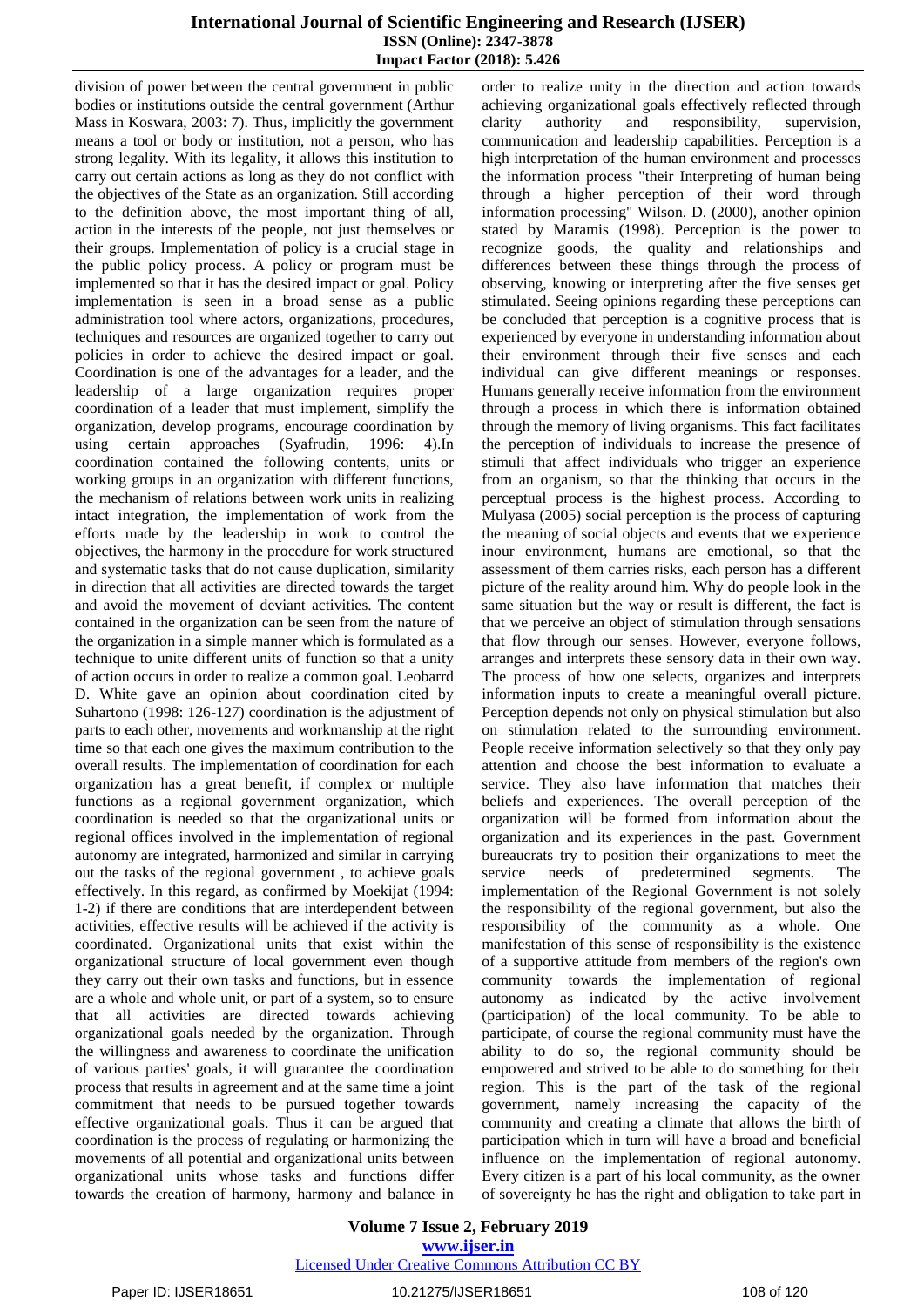the process of state, government and society. Taking part in the process is called participation, and participation can be done directly or through intermediary institutions such as the DPRD, NGOs and so on. The role is a form of participation the results given can be in the form of ideas, funds, energy and other useful forms. The participation of citizens is carried out not only at the stage of implementation, but as a whole starting from the stages of policy formulation, implementation, evaluation and overall starting from the stages of policy formulation, implementation, evaluation and utilization of the results. (Wasistiono, 2002: 33). Participation can start from the stage of determining what will be addressed and what will be produced, which is usually referred to as the formulation of policies and plans. Furthermore, it is followed by participation at the stage of determining ways to achieve goals and risking resources so that goals can be achieved. Finally the participation reached the stage of achieving similar views about how to monitor and assess the results. Thus, in general, we can understand that participation can be done starting from the stage of policy formulation and planning, the implementation phase to the stage of monitoring and evaluation. Clearly participation can be carried out at every stage in the cycle of the implementation of shared life. According to (Suminto. A. 2017: 12) "The role is the same as participation that produces a goal that is often given the meaning of voluntary involvement of people without pressure and far from orders".There are various factors that encourage this willingness to be involved, because interests can be due to solidarity. You can because you have the same goal, you can also because you want to do a joint step even though the goal is different. Whatever factors are encouraging, participation must finally produce agreement about the goals to be achieved and actions to be taken together. Systematic thinking in the capabilities of HR resources there are 3 elements, namely:

#### 1. Philosophically.

Philosophy is a relationship that is expressed because of faith, religious tolerance, and trust.

#### 2. In humanism.

Humanism because humans are social creatures that are interconnected with one another, or around them.

#### 3. In a system of decision making.

Humans are essentially the most perfect beings on earth and their designation as caliphs in their various perfections with one another, who can take thought and are based on a decision that is marginal, emotional, and the power of systemic thinking.

Human condition and human resources often become difficult problems in the era of development of a country. Various cases of failure of industrial development in a country, such as Indonesia due to the lack of trained personnel. In developing countries, such as Indonesia the problem of developing HR is not only limited to the availability of trained personnel in the formal sector, but also becomes a kind of basic need. This makes human resource development through education seen as the most effective thing to reduce backward problems at the level of individuals, organizations, communities and on a national scale. Economic growth in developing countries does not always solve the problem of poverty, but the problem of public services is also a big problem that has not been resolved. Given these conditions, a special strategy is needed in the bureaucratic environment, including strengthening the condition of human resources. The business then completes the HR with the necessary skills. This situation brings positive conditions, namely the increase in the number of teaching staff, the number of schools, the development of educational curricula and further encouraging improvement in better living conditions, such as health conditions, family planning and a better level of education. (Zainun, 1992: 57). HR management that views HR as a vital aspect, demands a shift in views about HR. HR is not just a tool to achieve goals but as a valuable human capital.As human capital, proportional attention needs to be given, especially in the effort to improve its quality which is oriented towards entrepreneurial spirit, service and participation. The view of revitalizing the role of human resources positions HR not inanimate objects, but is a very valuable asset. According to Suminto. A. 2018. In the book "Transformational Leaders Motivated by Employee Performance" states "A managerial leader is a person who has an HR capability background that is sufficiently proven by the level of education, and capacity in the performance of his service". That is an effort in the intent of thinking that is mapped in terms of the framework for research.

#### **1.8. Hypothesis**

The hypothesis in this study is formulated as follows: 1. There is a large influence of the Implementation of Electronic Transaction Information Law on the Effectiveness of Community Services in Bunar Village, Cigudeg District, Bogor Regency, West Java Province, where the more effective Implementation of Electronic Transaction Information Law, the higher Community Service Effectiveness in Bunar Village, Cigudeg District, District Bogor West Java Province.2. There is a large influence of the Coordination of Apparatus on the Effectiveness of Community Services in Bunar Village, Cigudeg Sub-District, Bogor Regency, West Java Province, where the more qualified Apparatus Coordination, the higher the Effectiveness of Community Services in Bunar Village, Cigudeg Sub-District, Bogor Regency, West Java Province.3. There is a large influence of Public Perception on the Effectiveness of Community Services in Bunar Village, Cigudeg District, Bogor Regency, West Java Province, where the higher the Public Perception, the higher the Effectiveness of Community Services in Bunar Village, Cigudeg District, Bogor Regency, West Java Province.4. There is a large influence of the Economic Role on the Effectiveness of Community Services in Bunar Village, Cigudeg District, Bogor Regency, West Java Province, where the higher the Role of Economy, the higher the Effectiveness of Community Services in Bunar Village, Cigudeg District, Bogor Regency, West Java Province.There is a large influence of the Implementation of Electronic Transaction Information Law, Apparatus Coordination, Public Perception and Economic Role together on the Effectiveness of Community Services in Bunar Village, Cigudeg District, Bogor Regency, West Java Province, where the more effective Implementation of Electronic Transaction Information Law, Apparatus Coordination, the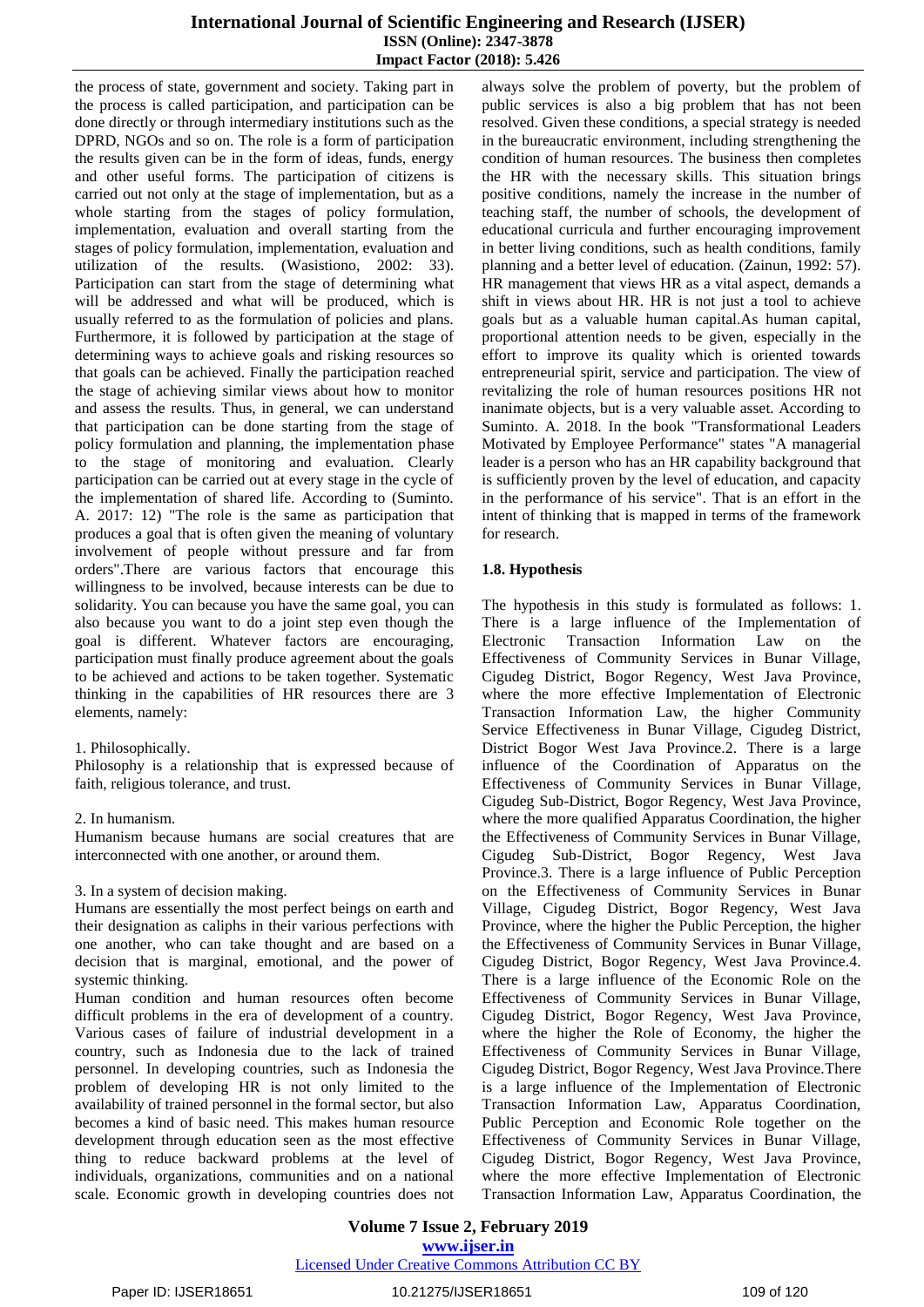higher the Public Perception and the higher the Role of the Economy, the higher the Effectiveness of Community Services in Bunar Village, Cigudeg District, Bogor Regency, West Java Province.

# **2. Literature Review**

# **2.1. Economic Theory**

# **2.1.1. Economics**

The word science in philosophy is a knowledge that is understood by human reason, so that humans can think good and bad with logical, empirical evidence in their phenomenological attitude. After yesterday we learned about actions, motives, and economic principles, we conclude that it is necessary to describe the economics and its distribution, before we must understand what economics really is. So, economics is a study of all human behavior that aims to obtain and manage limited resources. Economics can also be understood as an attempt to create an alternative item or service to satisfy the unlimited needs of human life. The basic concept of economics is the role of intervention by various parties including the government and the level of the regional economy itself, to build a civilization that develops through a strategy-based plan program, for example the application of the Transaction and Electronic Information (ITE) network to regions or regions that have empowered their technology , the technology area is an area which subsequently carries out development from the period, namely the existence of a level of company in this area, it is necessary to rely on ITE technology (Electronic Transaction Information) for the sake of its smooth operation. Economics is very important in society and has a big impact on people's lives. Therefore, there are divisions in economics. According to Alfred W. Stonier and Douglas C. Hague divides economics into 3 groups, namely: 1. Descriptive Economics. An economic analysis that describes the actual conditions based on the conditions of facts in the economy. For example, a description of the condition of the monetary crisis in Indonesia that occurred in 1998. The monetary crisis in 1998. 2. Theory of Economics. It is an economic analysis that tries to explain, seek understanding, causal relations, and how the economic system works. Well, in economics theory is divided into two kinds, namely microeconomics and macroeconomics. 3. Applied Economics. That is economic theory analysis to formulate appropriate policies and guidelines for dealing with certain economic problems. So, applied economics is more practical by applying economic understanding in certain fields or problems. For example, the economy in the company, monetary economy, banking economy and so on. What is explained about economics and its distribution? It turns out that there are 3 categories of division of economics, namely: descriptive economics, theory, and applied. Economics is the study of human behavior in choosing and creating prosperity. The core of the economic problem is the imbalance between unlimited human needs and a limited number of satisfaction tools.These problems then cause scarcity (ingg: scarcity). Adam Smith is recognized as the father of economics. The word "economy" comes from the Greek words "ἶκος (oikos)" which means "family, household" and νόμος (nomos), or "rules, rules, laws," and broadly means "household rules" or "management household." While what is meant by economists or economists is that people use economic concepts and data at work. In general, subjects in the economy can be divided in several ways, the most famous being microeconomics vs. macroeconomics. In addition, economic subjects can also be divided into positive (descriptive) normative versions, mainstream vs. heterodox, and others. Economics also functions as an applied science in family, business and government management. Economic theory can also be used in fields other than the monetary field, such as criminal behavior research, scientific research, death, politics, health, education, family and others. This is possible because basically the economy as mentioned above is the study of human choice. Many theories studied in economics include free market theory, economic circle theory, invisble hand, informatic economy, economic resilience, mercantilism, Bretton Woods, and so on. There is an increasing trend for applying economic ideas and methods in a broader context. The focus of economic analysis is "decision making" in various fields where people are faced with choices. for example in the fields of education, marriage, health, law, crime, war, and religion. Gary Becker from the University of Chicago is a pioneer of this trend. In his articles he explained that the economy should not be affirmed through the subject matter, but should be affirmed as an approach to explain human behavior. This opinion is sometimes described as imperialist economy by some critics. So, literally the definition of economy is a household rule or household management. Economics is also considered as a study of human behavior in an effort to fulfill their needs. understanding of economics according to experts. In order to better understand what economics means, we can refer to the opinions of some experts. The following are definitions of economics according to experts: 1. Adam Smith. According to Adam Smith, the notion of economics is the study of human behavior in managing various limited or unlimited resources to achieve certain goals in his life.2. Jean-Baptiste Say. According to Jean-Baptiste Say, the notion of economics is the science that becomes a branch of studies of all regulations that can determine one's wealth. 3. John Stuart Mill. According to J. S. Mill, the notion of economics is the study of everything about expenditure and collection. 4. Karl Marx. According to Karl Marx, the definition of economics is the study of human ways of survival in a social class structure whose relationship is determined in the use of production facilities. 5. Thorstein Veblen. According to Thorstein Veblen, the meaning of economics is the study of the ability of humans to determine the choices of production, consumption, and distribution according to feelings, tastes, and cultural values in their environment. 6. Max Weber. According to Max Weber, the notion of economics is the study of the formation of patterns of social action and individual economic actions based on the values it believes. Because mapping comes from the geography of the system that exists in the role of the wider community. 7. John Maynard Keynes. M. Keynes defines economics as a study of the level of prosperity of a country that requires government intervention so as to achieve a certain economic condition. 8. Mohammad Hatta. According to Mohammad Hatta, the definition of economics is the study of the processes of achieving prosperity and social justice in a society. 9. Adi Suminto. The explained that economics is a set of behavioral forms of management and administrative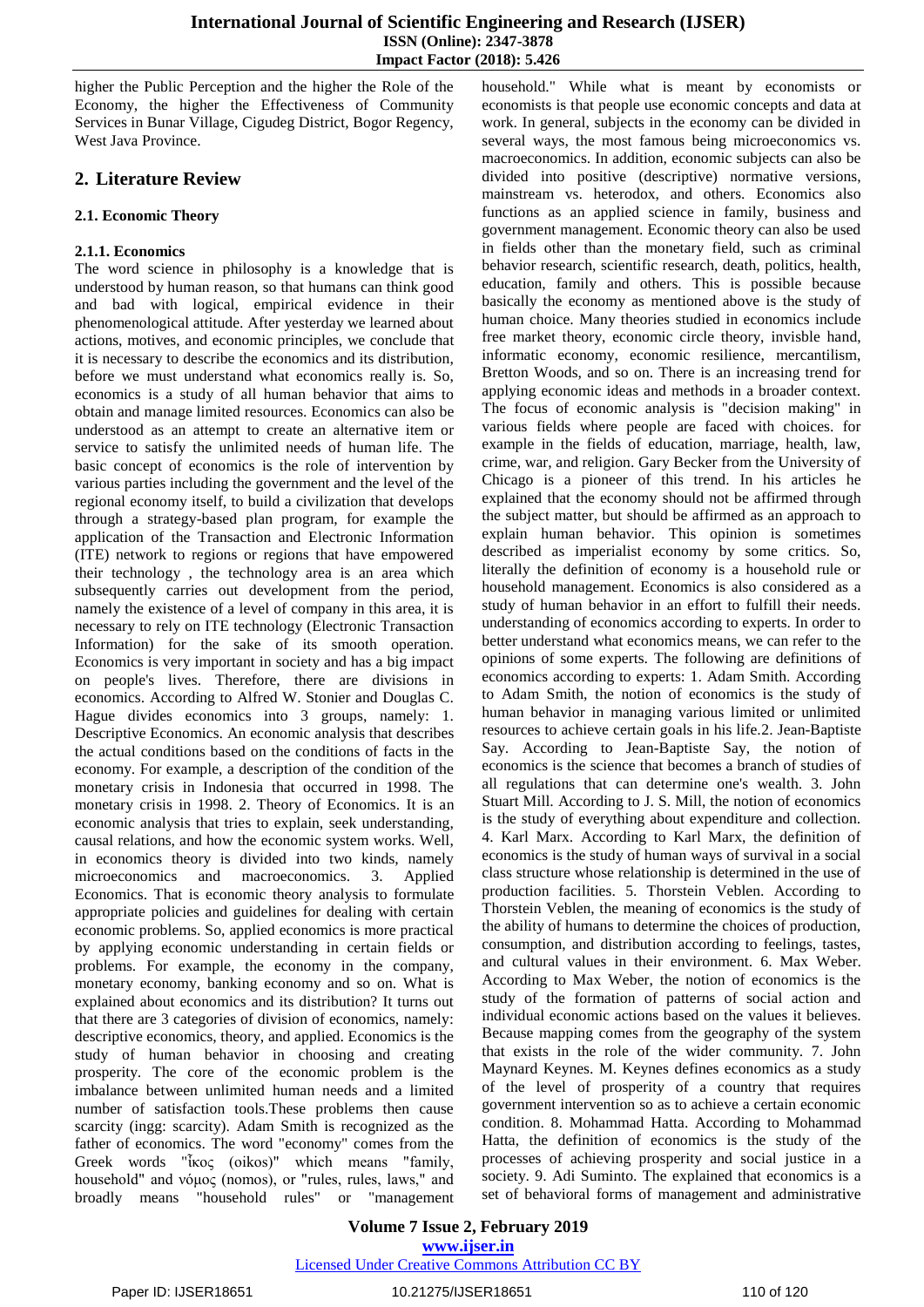restraint including (concept, system, and quality), in order to build a civilization and change the pattern context in society (population), so that there are 4 stages in economics namely: 1. Planning. 2. The attitude of the leader. 3. Organization / institution. 4. Control and evaluation.

### **2.2. Implementation of Transaction and Electronic Information Law**

Since it was ratified in 2008, Law No. 11 of 2008 concerning Information and Electronic Transactions (ITE) has ensnared various groups of internet users, especially in the alleged violation of Article 27 Paragraph (3) concerning defamation. The case of violating the ITE Law that first drew public attention was the case of Prita Mulyasari in 2009. She was arrested and detained on charges of defamation by writing e-mails related to Omni International Hospital services, with a maximum jail sentence of 6 years and / or a maximum fine of Rp. . 1 billion.

Eight years passed, the government finally proposed a revision of the ITE Law with various improvements. This responds to various judicial reviews of this law to the Constitutional Court (MK) because various provisions are considered too 'rubbery' and tend to easily criminalize internet users. Although Law No. 11 of 2008 was amended by Law No.19 of 2016, the direction of the political policy of law and human rights (HAM) of the government was considered to have suffered a setback. But for the legislature, the latest ITE Law actually provides concessions to people who stumble over cases of defamation through cyberspace for detention at the investigation level. Looking at the direction of legal political policy in the revision of the ITE Law is more towards forming a civilized nation. The main spirit of the revised spirit of the ITE Law is at least two things, namely First: Community AspectsSecond: Government. To probe from the aspect of society, namely that there is freedom in expressing opinions politely. Article by Article in changes to the ITE Law.

# **2.3. Apparatus Coordination**

The word coordination comes from co and ordinare which means to regulate. Judging from the empirical approach, associated with etymological aspects, coordination is defined as activities carried out by various equal parties (equal in rank or order, of the same rank or order, not subordinate) to inform each other and arrange (agree) certain things together , so that on the one hand the process of carrying out tasks and the success of one party does not interfere with the implementation process and other tasks and successes, while on the other hand one directly or indirectly supports the other party. If viewed from a normative angle, coordination is defined as the authority to move, harmonize, harmonize and balance specific or different activities, so that everything is directed towards achieving certain goals at the time set. From a functional perspective, coordination is carried out to reduce the negative impact of specialization and to make the division of labor effective. "Interdependent activities" is defined as "interdependent activities within an organization". It is the books about management that define coordination in depth. Terry (op.cit.) For example talking about "Internal Coordination" and "External Coordination" (Soekanto, 2001: 13). The difference between coordination and cooperation (cooperation). Cooperation is defined as "the collective action of one person with another or others toward a common goal". Of course, the difference between coordination and hierarchy is much greater. Coordination is horizontal while hierarchy is the command channel (downward) and report (upward), vertical. Thus coordination can be defined as an increasing agreement-agreement process of various activities or different elements in such a way that on the one side all activities or elements are directed towards achieving a predetermined goal and on the other hand, the success of one activity does not damage the success of other activities.

# **2.4. Public Perception**

Perception is the experience of objects, events or relationships that are obtained by deducing information and interpreting messages, Rahmat (2005: 36). Meanwhile, according to Walgito (2001: 66), arguing that perception is that there is an organized process, interpreting the stimuli received by organisms or individuals so that it is something meaningful and is an integrated activity in the individual. Perception is the power to know goods, quality and relationships and differences between these things through the process of observing, knowing or interpreting after the five senses get stimulated. Seeing opinions about these perceptions it can be concluded that perception is a cognitive process that is experienced by everyone in understanding information about their environment through their five senses and each individual can give different meanings or responses. Humans generally receive information from the environment through a process in which there is information obtained through living memory organism. This fact facilitates individual perceptions of increasing the presence of stimuli that affect individuals who trigger an experience from an organism, so that thinking that occurs in the perceptual process is the highest process. According to Mulyasa (2002; 99) social perception is the process of capturing the meaning of social objects and events that we experience in our environment, humans are emotional, so that the assessment of them contains risks, each person has a different picture about the reality around him. The principles that justify social perceptions are:

a. Experience-based perceptions, patterns of human behavior based on their perceptions of social reality that have been learned (experience), lack of prior experience in dealing with an object will clearly make people interpret the object based on mere guesswork or similar experiences.

b. Perception is selective, our sense devices are weak and selective (selective attention), what we pay attention to is the attention of others or better. There is a tendency for us to see what we see, we hear what we want to hear, our attention to that stimulus. attention is a mental process when stimuli or a series of stimuli become prominent in consciousness when other stimuli are weakened.

c. Perception is presumptive, because the data we obtain about objects through sensing is never complete, perception is a direct jump to conclusions, as the selection process of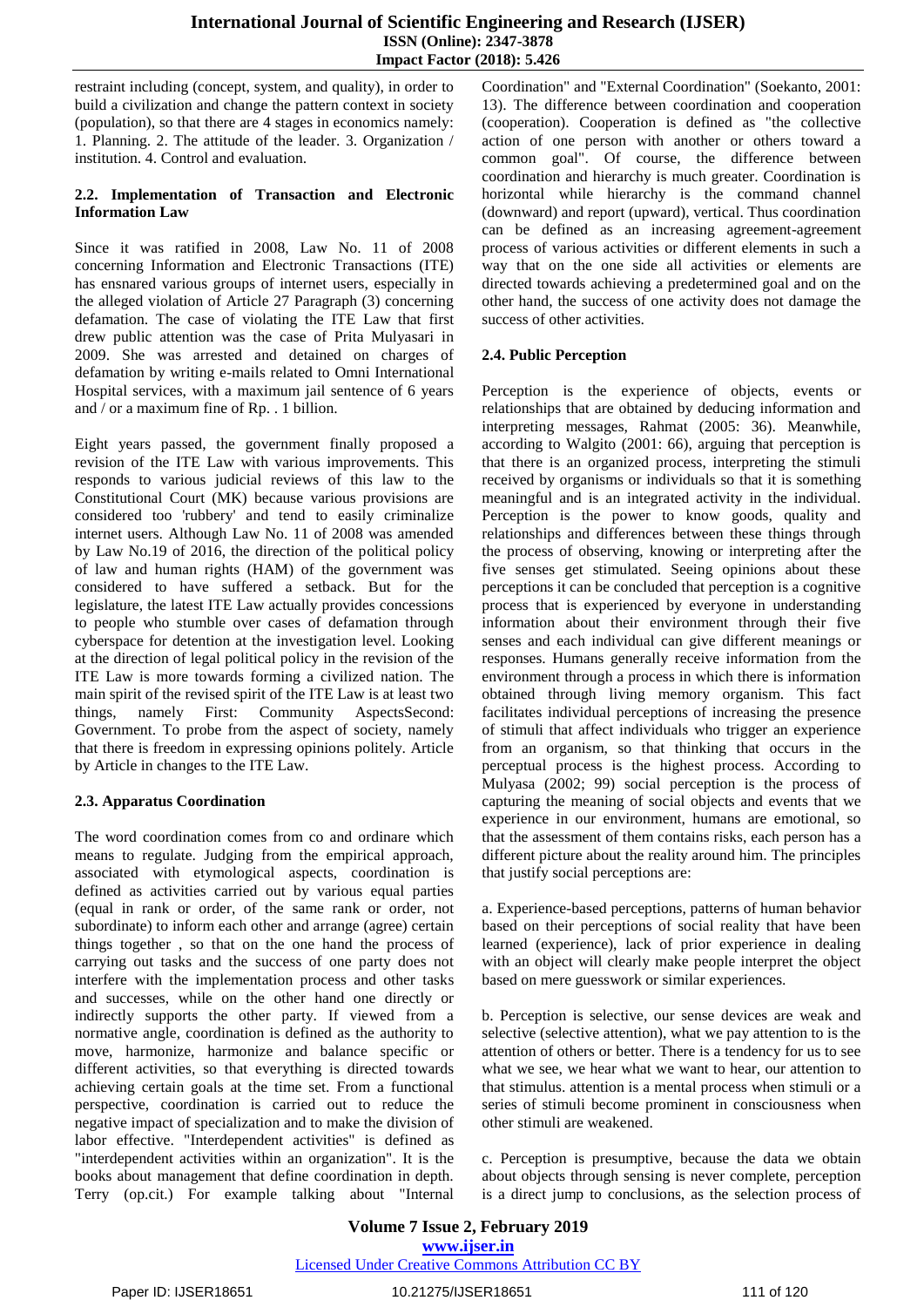this step is deemed necessary because we do not allow to obtain a complete set of details for our five senses. The process of presumptive perceptions allows us to interpret an object with a more complete meaning from any point of view. Thus perception is also a process of organizing the information available, placing the details that we know in a particular organizational scheme that allows us to get a more general meaning.

d. The evaluation is that there are no perceptions that are objective, because each of them performs an interpretation based on past experience and importance, perception is a cognitive psychological process that reflects the attitudes, beliefs, values and expectations of perceptions that are personal and subjective that are used to use perceptions.

e. Perception is contextual context is one of the strongest influences, the context that surrounds us when we see someone an object or event greatly influences the cognitive structure, expectations and therefore our perceptions. Interpretation of meaning in its context is an important factor in understanding the communication and social relations of object structures or events based on the principle of similarity or closeness and completeness.2.5. Economic Role

In the subject matter of economics, the role of the local community to collaborate in their economy is one of them markets. And the market is categorized into several types, both based on their nature, and the type of goods being traded. 1. Market Based on the Nature and Submission a. Concrete / Real Market. In the real market there are sellers, buyers, and goods that are traded in a place. b. Abstract Market. The process of interaction (reciprocal relationship) carried out by the seller and buyer in order to reach an agreement on price and goods (output) to be traded. 2. Market based on the type of goods being traded a. Consumer Goods Market. As the name suggests, this market sells goods that are consumed directly. Maybe this is the market we know most often. For example: markets that sell daily necessities such as vegetables, etc. b. Production Goods Market. Unlike the consumer goods market, this market trades production factors. For example: a market that sells production machinery, agricultural equipment, and transportation equipment.2.6. Community Service Effectiveness

Mangku Negara (2004: 67) defines Effectiveness as a result of work that is performance and quantity performance achieved by an employee in carrying out his duties according to the responsibilities given to him. Andre F Sikula in Hasibuan (2005: 15) also states that quality assessment is a systematic performance evaluation of the work that has been done by an employee and is intended for development. Dale in Hasibuan (2005: 96) defines effectiveness assessment as a formal performance procedure carried out in organizations and governments to evaluate employees and contributions and interests for someone. Job assessment according to Sumarto (2003: 231) is an activity carried out by management or supervisors, appraisers to assess, performance for labor by comparing the quality of performance with a description or with a description of work in a certain period usually at the end of each year. The paradigm shift in governance from rule government to good governance or from government to governance, from centralistic to decentralized and the dynamics of the growth of society towards empowering, needs to be addressed and balanced with the public bureaucracy, especially apparatuses who have good quality work. Effectiveness in community service is related to the ability of government apparatus in the form of knowledge, skills, skills, attitudes and behaviors needed in carrying out the main tasks, functions, authorities and responsibilities mandated to him (Widodo, 2005: 144). Effectiveness in community service is part of Community Resources (HR) as the goal of management that is of good quality in terms of physical aspects, knowledge, skills, morale and discipline, and quality of welfare, so that they can carry out their duties well and can provide excellent service to the community (Suminto. A, 2014: 128). In an effort to realize high-quality human resources and be able to increase technology absorption as well as overall, careful preparation is needed with as much as possible capturing people who are able to manage life productively, efficiently and with high national awareness and social characteristics that are harmonious, harmonious and balanced in exist in the environment. In an effort to get competitive, a strategy to improve service effectiveness is needed. Key human resource management practices are:

- 1) A relatively fixed job description and explicitly described.
- 2) The level of community participation in decisions that are relevant to the conditions of financing obtained and work that needs capital itself.
- 3) The mix between individual and group criteria for work assessment must be short-term and results-oriented.
- 4) Uniformity of treatment of community members as users of fiduciary financing and security guarantees of guaranteed goods.
- 5) Training and development of true, existing and sustainable financing.
- 6) With practices such as this, it is possible to improve the quality of employees in the organization as well as help the goals of the organization and if needed are flexible and adaptive to new tasks and technological advancements.

Basic Principles for Implementing Effectiveness. To implement management in the effectiveness of community services, corporations (companies), it is necessary to have pre basic requirements that must be fulfilled, namely: A. The existence of a performance indicator (Key performance indicator) that is quantitatively measured and clearly deadline, this measure must be able to answer various the problem faced so that the effectiveness of services to the community can measure its performance is that the form of service to the community in all distribution must be measured quantitatively and can be understood by various related parties, so that later on the evaluation can be found that the target has been obtained or not. B. All measures of effectiveness of community service are outlined in a form of agreement between the corporation (company) and community members which is often called a performance contract, with the performance contract, the corporation (company) whether the community has felt the results what is desired yet and here the performance contract contains an agreement on the provision of fiduciary financing / finance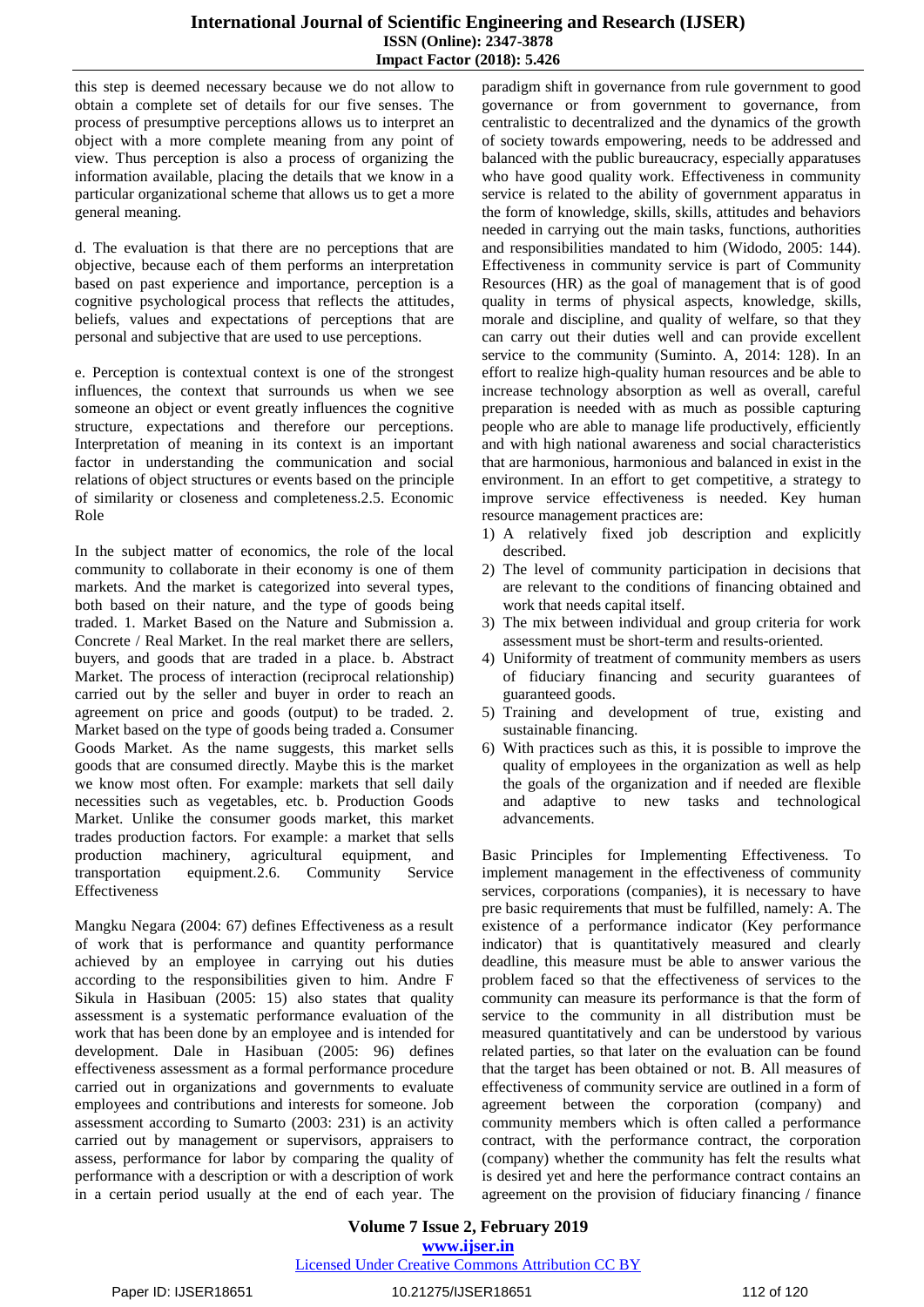financing with the corporation (company) and community members regarding the indicators for their achievement and the achievement period there are two things that need to be included in the performance contract so that at the end of the evaluation alone, but also the work process the results must be the achievement of the target. By carrying out the performance tasks that have been outlined, of course, rewards can provide dedication to the basis for future improvements (continuous improvement). C. Towards a process of fiduciary work / company financing management cycle, which is standard and adhered to to be done together, namely:

- 1) Planning, how many determination of performance indicators complete with various strategies and fiduciary work programs / financing needed to achieve desired performance.
- 2) Implementation, where the regional government moves according to the plan made, if there are changes due to new developments then make these changes.
- 3) Evaluation, namely analyzing whether the realization of performance in accordance with the plan that has been previously set all this must be all quantitative.
- 4) The existence of a constructive and consistent system of reward and punishment, this reward concept does not always have to be financial, but it can also be other forms, reward and punishment is given after seeing the results of the realization of performance, whether in accordance with planned performance indicators or not yet. Of course there must be a performance appraisal or performance appraisal before reward and punishment, the application of this punishment must be careful, because in many cases coaching is far more beneficial.
- 5) There is a relatively objective performance appraisal mechanism, which involves various parties, a very wellknown concept is 360-degree assessment, where performance appraisal is carried out to obtain effectiveness of services, community members and colleagues, service users, because in principle human beings think subjectively that it is approaching objectively rather than thinking on their own, this is sematagat in the concept of 360-degree assessment.
- 6) There is a leadership style that leads to the formation of the effectiveness of high-performance community services, the core of leadership like this is the existence of a process of coaching, counseling and empowerment to corporations (companies) and citizens or human resources in humans. One other aspect in leadership style is the attitude of followership or how to become followers if all people stay away from leaders or heads of a government agency? not high performance is achieved, but chaos is there, basically chaos is basically a lack of overall coordination but in other situations this must understand that it is doing part of a system of effectiveness of community services that must be owned and followed and apply the management concept of Source Human Resources (HR) march. Coordination of Officials is generally for the creation of supervision and effectiveness of performing public services, recruitment, selection, employee development education and promotion. This coordination includes coordination aimed at the effectiveness of community services, then the management of Human Resources (HR) activities will be more transparent and the head / head of the

fiduciary / financing department of the company also easily knows through any coordination needs to be improved to bring the effectiveness of services to high performance, because basically the leader / head of the fiduciary department / financing in the company, someone who must really have the soul of his leadership or propriety to carry out the leadership spirit itself.

- 7) Communities with the effectiveness of community services make it a priority in conducting fiduciary / financing transactions because capital needs have a sense of security and responsibility for mutual cooperation.
- 8) Especially fiduciary / financing problems that occur in the residents of Bunar Village, Cigudeg District, Bogor Regency, West Java Province.CHAPTER III

# **3. Research Methods**

# **3.1. Research design**

The method used in this study is a quantitative analysis method, which aims to determine how much influence the independent variables have on the dependent variable, both individually and together. Determination of independent variables (predictors) must be based on the theory or results of previous studies, but for explanatory research, the researchers' experience is needed as a handle for choosing non-independent variables. The research was carried out according to the level of explanation which revealed the variables studied and explained the objects through the collected data. In this study, quantitative data in the form of numbers are used, or qualitative data is estimated. Thus the data obtained is complementary and interconnected in an integrated manner with each other, so that it can be accounted for in this study and can solve problems as formulated in chapter I.

# **3.2. Research model**

The research model uses simple and multiple linear regression analysis with the model as shown in Figure 3.1. :



**Figure 3.1:** Research Analysis Model

Information :

X1 = Implementation of Electronic Transaction Information Law

- $X2 =$ Coordination of Officials
- X3 = Public Perception
- $X4 =$  Role in Economy
- Y = Community Service Effectiveness

# **Volume 7 Issue 2, February 2019 www.ijser.in**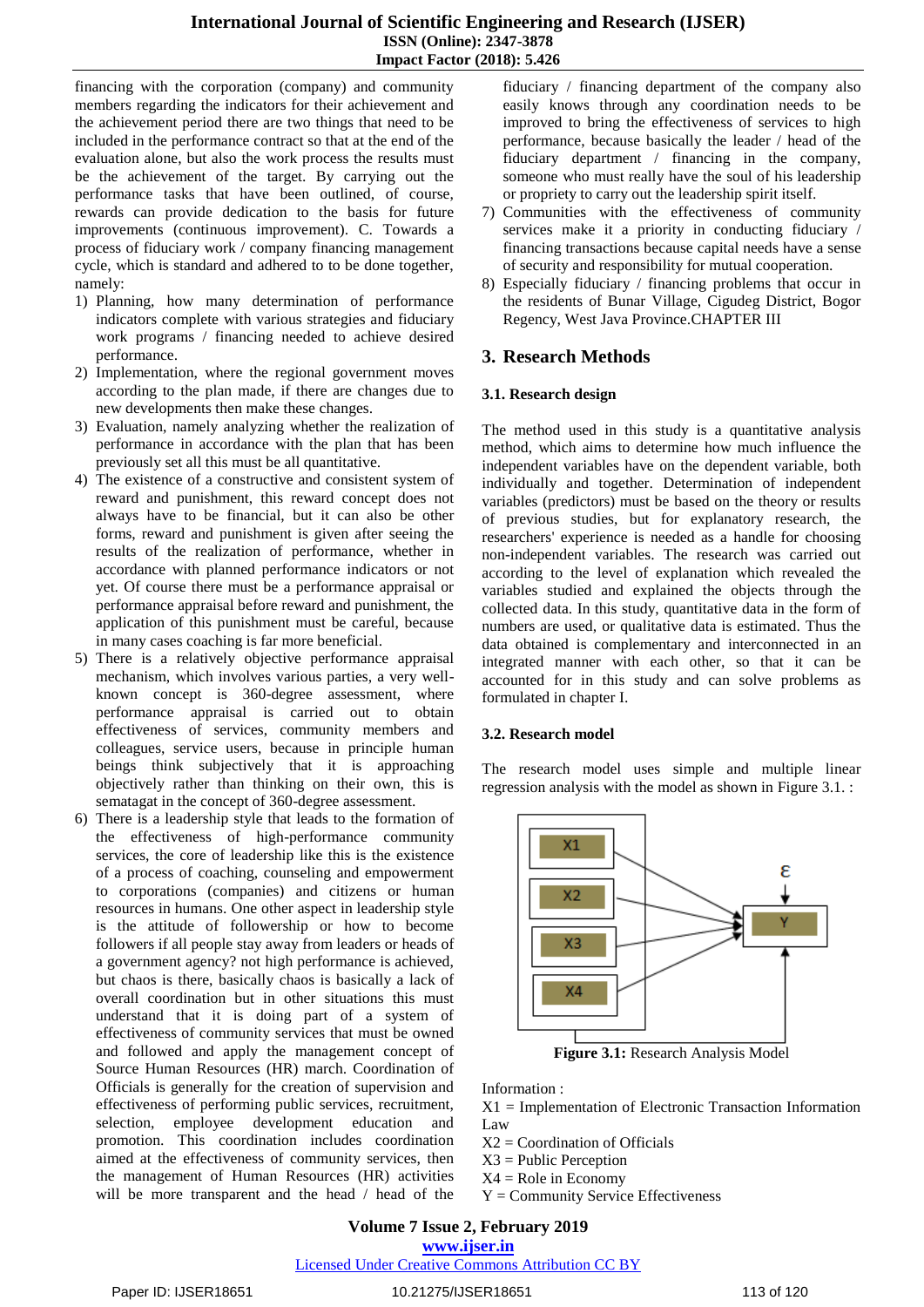ε (Epsilon) = Factors outside X1, X2, X3, and X4 which have an effect on Y, but are not examined. In the research analysis model a two-stage analysis was carried out, namely: 1) Simple liner regression  $\hat{Y} = b0 + b1X1 + e \hat{Y} = b0 + b1X1$ 

- $b2X2 + e \hat{Y} = b0 + b3X3 + e \hat{Y} = b0 + b4X4 + e$
- 2) Multiple Liner Regression  $\hat{Y} = b0 + b1X1 + b2X2 + b3X2$  $b3X3 + b4X4 + e3.3$ . Operational Definition of Variables

According to Effendi and Singarimbun (2002: 17) variables are the most important research elements and are definitions used by researchers to describe abstractly a social phenomenon, or natural phenomenon. The research variables that will be operationalized in this study are the variables contained in the proposed hypothesis. The research variables are classified into five parts, namely the independent variable Implementation of the Electronic Transaction Information Act (X1), Apparatus Coordination (X2), Public Perception (X3), and Economic Role (X4), and the dependent variable on Community Service Effectiveness (Y).

# **3.4. Data Collection Techniques and Tools**

#### **3.4.1. Data collection technique**

To obtain complete data in the object of this study, this study uses 2 (two) ways in the data collection techniques used in this study are:

- a) Library research, which is carried out to support theoretical and conceptual ideas about research variables, which in this case are supported by techniques:
	- Library research, in the form of research in textbooks or literature that can be used as study material in this study.
	- Documentation study, briefly this technique can be said as an observation of the symptoms of the object under study, by examining documents that exist in the community in Bunar Village, Cigudeg District, Bogor Regency, West Java Province.
	- Supporting data in the form of official letters which are used as the main foundation.
- b) Field research, which is carried out by going directly to the field by:
	- Observation. With observation techniques allow researchers to see and observe themselves, then record behaviors and events as they did in the real situation, and allow researchers to record events in situations related to knowledge that are directly obtained from the data in the form of official letters for the foundation in this study.
	- Questionnaire. The questionnaire is a tool or technique of collecting data in the form of questions that ask questions about the factors that influence the effectiveness of Community Services in Bunar Village, Cigudeg District, Bogor Regency, West Java Province.
	- Interview. It is a technique of collecting data in the form of verbal question and answer between two people or more directly. In this study researchers used the technique of collecting data with structured interviews interpreted as directed and systematic question and answer to collect relevant data using interview guidelines as a basic guideline for systematic

questions, so that they are easily processed again.3.4.2. Data Collection Tool

Data collection will be done by distributing questionnaires to respondents, namely:

- i. The closed questionnaire is a question submitted to the respondent along with the answer. Respondents only choose one of the answers provided.
- ii. The interview is to do a question and answer directly with several respondents. This interview is only to strengthen the answers to closed questions.

# **3.5. Population and Samples**

# **3.5.1. Population**

According to Sugiyono (2006: 90) population is "Region generalization of objects / subjects that have certain quantities and characteristics that have been determined by researchers to be fully studied thoroughly and then draw conclusions". The population in this study were the Head of District, Head of District Court, Head of BPSK, Regional Secretary (SEKDA), Head of Office (KADIS), Section Head (KASIE), Head of Section (KABAG), Staff, Community Leaders, Village Heads (KADES) in the District Bogor, West Java Province, totaling 791 people. Consisting of 450 men and 341 women in Bogor Regency, West Java Province, especially for residents in Bunar Village, Cigudeg District.

# **3.5.2. Sample**

According to Sugiyono (2006: 91) the sample is "part of the number and characteristics possessed by the population. To determine the size of the sample, the proportionate stratified random sampling method is used, which is random sampling, where each subject of the population is highly regarded proportionally to the level of the strata. So that the sample results from the population error rate of 10% (percent), which is in Bogor Regency, West Java Province.

#### **3.6. Data analysis technique**

The collected data is then processed and analyzed with the package package Statistical Package for Social Science (SPSS) version 16.0 for Windows. The processed data is presented in tabulation form with descriptive explanation and quantitative analysis. The steps taken by the authors in this study are as follows:

#### *1. Descriptive Statistics*

Descriptive statistics only provide information about data that is owned and in no way draws inferences, or any conclusions about the larger parent group. Examples of descriptive statistics that often appear are, tables, diagrams, graphs and other quantities in magazines and newspapers. With descriptive statistics, the collected data will be presented concisely and neatly, and can provide core information from existing data sets. Information that can be obtained from descriptive statistics include the size of the concentration of data, the size of the data distribution, and the tendency of a data group. Descriptive statistics pertain to how data can be described as described) or inferred both numerically (eg calculating averages and standard deviations) or graphically (in the form of tables or graphs) to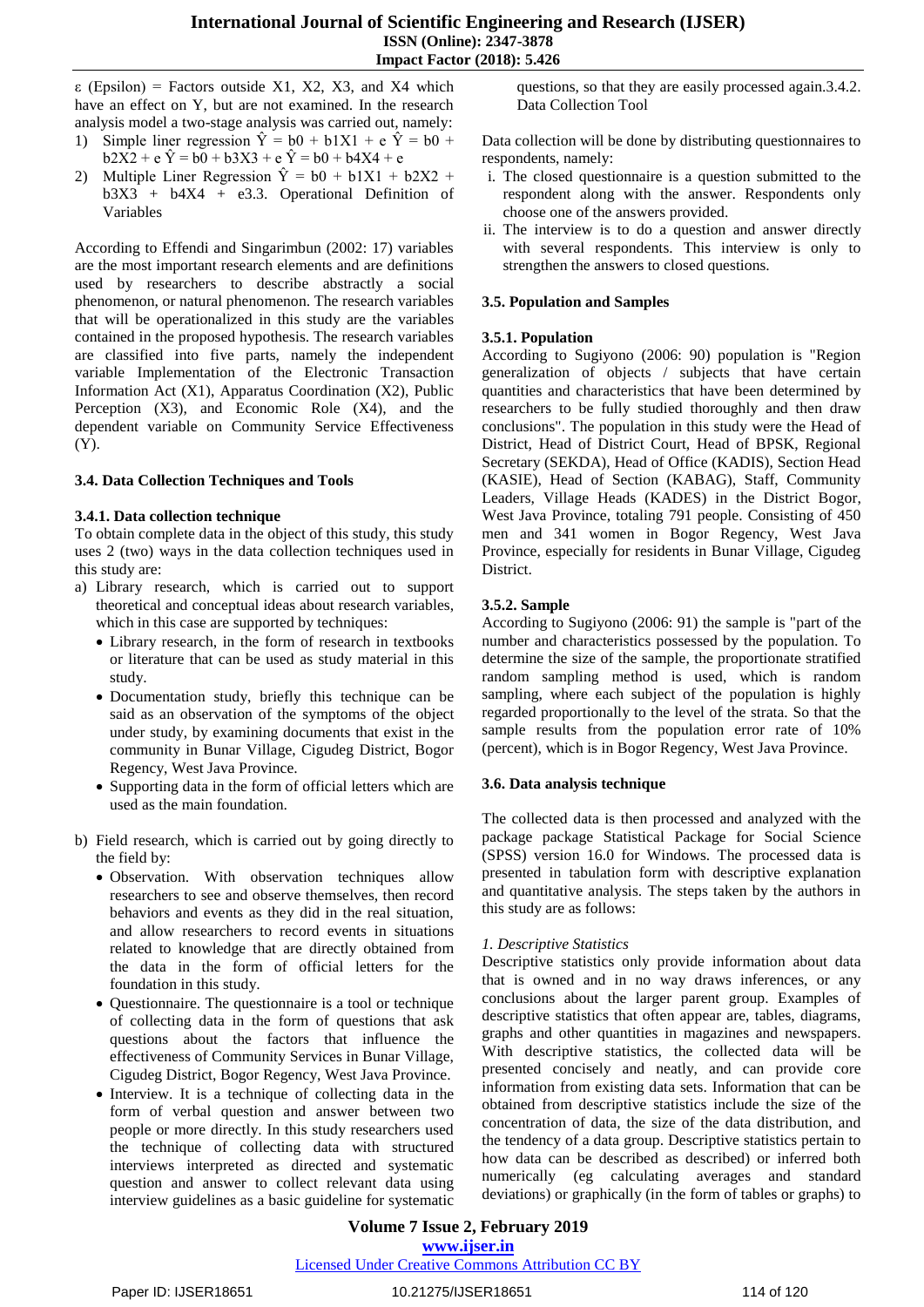get a glimpse of the data so that it is easier to read and meaningful.

#### *2. Test Validity and Reliability*

Test Reliability is used to measure the reliability of the questionnaire as a research instrument. This can be indicated by the Cronbach Alpha coefficient which is the magnitude of the comparison between the pure score and the score variance in a test. Test Validity is needed to measure the accuracy of questionnaire items that are used as a data collection tool, which is to express something to be measured. This can be shown by the correlation coefficient (r) moment product Pearson.

#### *3. Test of Classical Assumptions*

#### a. Data Normality Test

Normality tests are used to test in a regression model, dependent variables, independent variables or both have a normal distribution or not. A good regression model is a normal, or near normal distribution. The data normality test was carried out by the Kolmogorov-Smirnov Z Test One-Sample test. The basis of the decision is if the Kolmogorov-Smirnov Z value is greater than 0.05 (5%), then the data is said to be normally distributed, or meet normality requirements.

b. Multicollinearity. Multicollinearity is done to show that between independent variables, have a direct relationship (correlated). The consequences of multicolinerity will cause the regression questionnaire to be of small value, if the regression standard error is large, then the individual testing is not significant. The characteristic of multicolinerity is high R2, significant F-tesbut many t-tests are not significant. The steps in multicollinearity testing are carried out as follows:

 $Ho = There is no multicollinearity$ 

 $Ha =$ There is multicollinearity

By using decision making as follows:

1) If Variance Inflation Factor (VIF)> 10 then Ho is rejected (there is multicollinearity)

2) If Variance Inflation Factor (VIF) <10 then Ho is rejected (no multicollinearity).

# *4. Determination Coefficient Analysis*

To test the suitability of multiple regression models, the Determination Coefficient (R2) is used to explain the variability of the dependent variable of the regression equation model used, especially from the independent variables used.

#### *5. Linear Regression Analysis*

Regression analysis is a procedure in which through the formulation of mathematical equations, the value of random variables is based on the value of other known quantitative variables. In this case the independent variable is the implementation of plantation policies, coordination of the apparatus, public perception and community participation in realizing the dependent variable on the quality of business use rights, then using a simple and multiple linear regression equation using the following formula:

a. Simple linear regression equation

 $\hat{Y} = b0 + b1X1$ 

 $\hat{Y} = b0 + b2X2$ 

 $\hat{Y} = b0 + b3X3$ 

 $\hat{Y} = b0 + b4X4$ 

- b. Multiple linear regression equation  $\hat{Y} = b0 + b1X1 + b2X2 + b3X3 + b4X4$
- Where :
- $b0 = constant$
- $b1$  = variable regression coefficient X1
- $b2$  = variable regression coefficient X2
- $b3$  = variable regression coefficient X3
- $b4$  = variable regression coefficient X4
- $\hat{Y}$  = Community Service Effectiveness
- X1 = Implementation of Transaction Information Act
- Electronic
- $X2 =$ Coordination of Officials
- X3 = Public Perception

 $X4 = E$ conomic Role

# *6. Test the Hypothesis*

The design of the hypothesis test is used to test the hypothesis proposed in this study, whether the statistical values generated from the results of statistical analysis can be generalized, or applied to the population.

#### a) Calculate t test

Test with the following t count:

The hypothesis proposed in testing significant simple linear regression coefficients is:

Ho:  $b = 0$  (regression coefficient is not significant)tHa:  $b \neq 0$ (significant regression coefficient)

The hypothesis testing criteria are as follows:

If the value of t-test is <t-table value, then Ho is accepted If the value of t-test> t-table value, then Ho is accepted

#### b) F test count

The hypothesis proposed in conducting a significant testing of multiple linear regression coefficients is:

Ho:  $b1 = b2 = b3 = b4$  (There is no significant effect between X1, X2, X3 and X4 on Y). Ha:  $b1 \neq b2 \neq b3 \neq b4$ (There is a significant influence between X1, X2, X3 and X4 towards Y)

The hypothesis testing criteria are as follows:

If the F-test value is <F-table value, then Ho is accepted If the value of F-test> F-table value, then Ha is accepted

# **3.7. Draft Hypothesis Test**

Based on the research hypothesis stated in the previous chapter, the hypothesis test design has been interpreted and stated as follows:

#### **1) First hypothesis**

H0: There is no significant positive effect on the Implementation of Electronic Transaction Information Law on the Effectiveness of Community Services in Bunar Village, Cigudeg District, Bogor Regency, West Java Province.

Ha: There is a big positive effect on the Implementation of the Electronic Transaction Information Law on the Effectiveness of Community Services in Bunar Village, Cigudeg District, Bogor Regency, West Java Province.

#### **2) Second Hypothesis**

H0: There is no significant positive effect on the Coordination of Officials on the Effectiveness of

**www.ijser.in**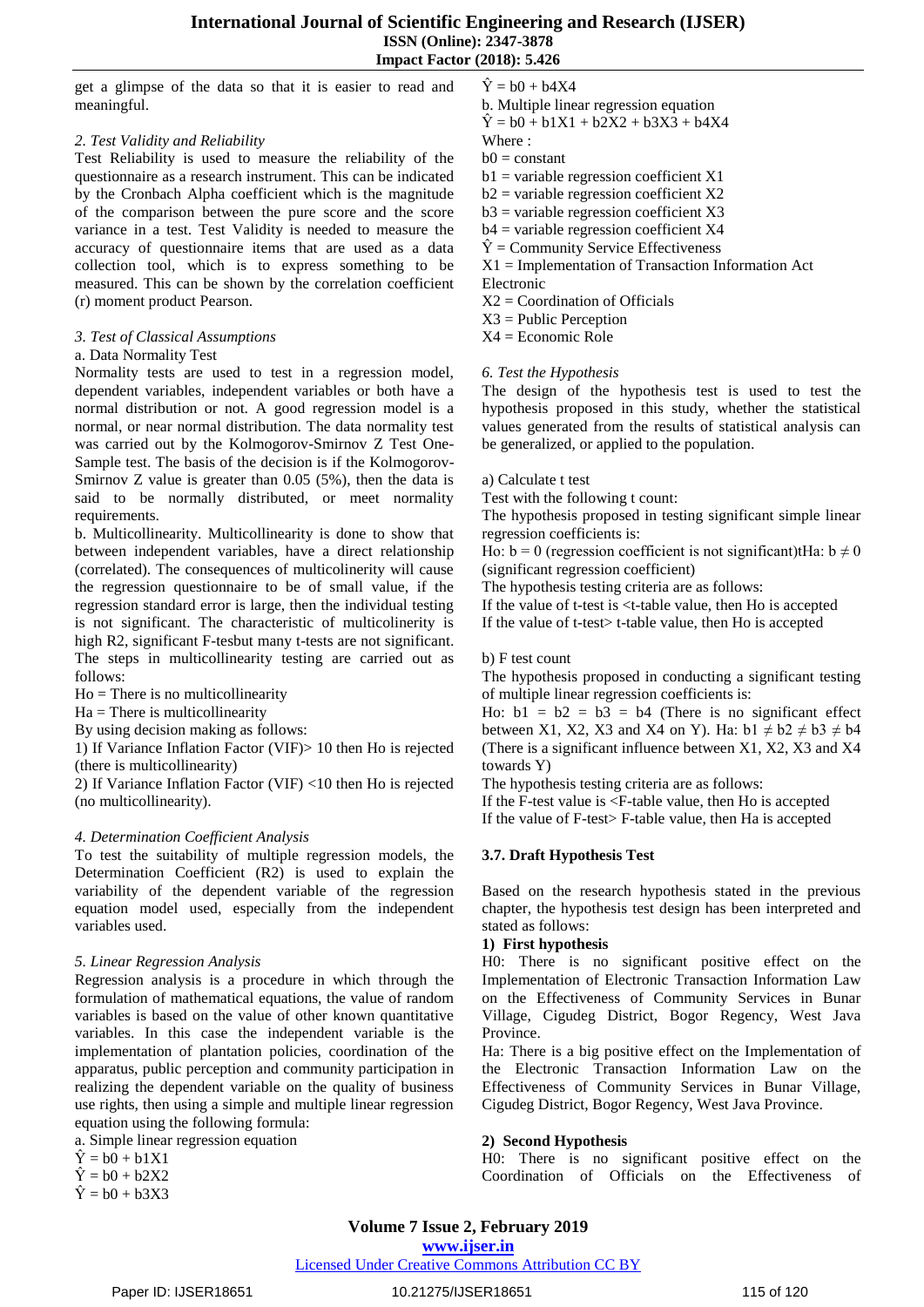Community Services in Bunar Village, Cigudeg District, Bogor Regency, West Java Province.

Ha: There is a large positive effect on the Coordination of Officials on the Effectiveness of Community Services in Bunar Village, Cigudeg District, Bogor Regency, West Java Province.

# **3) Third Hypothesis**

H0: There is no significant positive effect Public Perception on the Effectiveness of Community Services in Bunar Village, Cigudeg District, Bogor Regency, West Java Province ..

Ha: There is a large positive effect of Public Perception on the Effectiveness of Community Services in Bunar Village, Cigudeg District, Bogor Regency, West Java Province.

# **4) Fourth Hypothesis**

H0: There is no significant positive effect on the Economic Role of Community Service Effectiveness in Bunar Village, Cigudeg District, Bogor Regency, West Java Province.

Ha: There is a large positive effect of the Economic Role on the Effectiveness of Community Services in Bunar Village, Cigudeg District, Bogor Regency, West Java Province.

# **5) Fifth Hypothesis**

H0: There is no significant positive effect on the Implementation of the Electronic Transaction Information Act, Coordination of Officials, Public Perception, and RoleEconomy together on the Effectiveness of Community Services in Bunar Village, Cigudeg District, Bogor Regency, West Java Province.

Ha: There is a large positive effect on the Implementation of Electronic Transaction Information Law, Apparatus Coordination, Public Perception, and Economic Role together on the Effectiveness of Community Services in Bunar Village, Cigudeg District, Bogor Regency, West Java Province.

# **3.8. Location and Research Schedule**

# **3.8.1. Research sites**

This research was conducted at certain points of the most influential in observations (observations) of researchers in Bogor Regency, West Java Province. Precisely in Bunar Village, Cigudeg Subdistrict, the duration of this research is running, requiring a time range of 6 (six) months from September 2018 to February 2019, from the beginning of the activity in the form of preparation time up to the time of completion in the form of research reports scheduled inside. In conducting this research the researcher made observations, also the researchers came directly to the object of this research both with the community members and the local government apparatus (APD) or local government work units (SKPD) namely at the village level namely Bunar Village , Subdistrict namely Cigudeg Subdistrict, and Regency level namely Bogor Regency, West Java Province, to obtain available evidence and validity in the reality of phenomenological field data. And the evidence is in the form of data and documents in the form of official letters where the documents of the data are original obtained by the researcher directly from the object in this study, which is in the location of the research which is used as one of the research objects for researchers valid nature of its existence

in a predetermined location, namely the community members in Bunar Village, Cigudeg District, Bogor Regency, West Java Province.

# **4. Research Results and Discussion**

# **4.1. Object Research**

This research was found in the community in Bunar Village, Cigudeg District, Bogor Regency, West Java Province, as the object of research and carried out by observing (observations) in the field and face to face and coming to the points of what was done in this study by researchers. So that what is done will produce results to the fullest with the actual situation and valid statement, of course.

#### **4.2 Research discussion**

This study on the basis of the discussion there are two categories of division, among others: 1) Theoretically, it is expected that the results of this study will be useful for the development of science, especially science about economics regarding the success of coordination of officials, public perceptions, and its economic role on Transaction and Electronic Information Law (UU-ITE) in the effectiveness of community services as an embodiment in improving the progress of society and regional government, in addition to contributing ideas in the form of concepts of Electronic Transaction Information Act Implementation, Apparatus Coordination, Public Perception and Economic Role on Community Service Effectiveness in Villages Bunar District of Cigudeg, Bogor Regency, West Java Province. 2) Practically, it is expected to provide input to the Regional Government in Bogor Regency, especially in various matters and factors that support the success of the Effectiveness of Community Services in Bunar Village, Cigudeg District, Bogor Regency, West Java Province.

#### **4.3 Discussion**

Based on the results of testing of the four hypotheses above, it turns out that all hypotheses are acceptable and of a significant nature. To clarify all the results of the above research, it is necessary to discuss the existence of each variable.

#### **4.4 Findings and Implications of Research Results**

On the findings and implications of the results of this study there is the influence of the Implementation of Electronic Transaction Information Law, Apparatus Coordination, Public Perception and Economic Role on the Effectiveness of Community Services in Bunar Village, Cigudeg District, Bogor Regency, West Java Province.Practically described with bonded variables as follows:

- Implementation of Electronic Transaction Information Act (X1), its contribution is influential with policies on Apparatus Coordination (X2), Public Perception (X3), Economic Role (X4) on Community Service Effectiveness in Bunar Village, Cigudeg District, Bogor Regency, West Java Province ( Y).
- Coordination of Officials (X2), its contribution is to target regional government apparatus to pay attention to business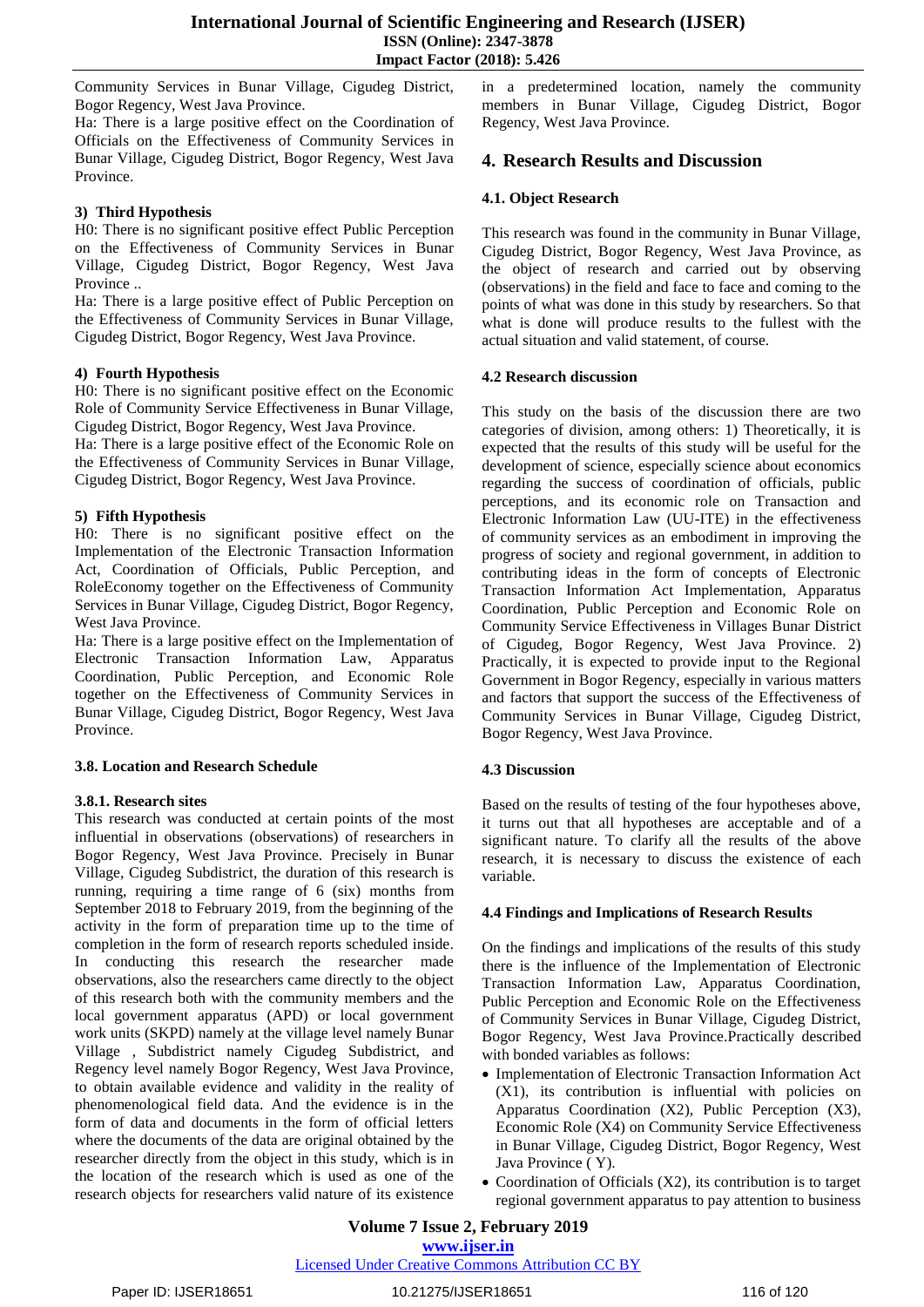actors in the Implementation of Electronic Transaction Information Act (X1), Public Perception (X3), Economic Role (X4), on Effectiveness of Community Services in Bunar Cigudeg District, Bogor Regency, West Java Province (Y).

- $\bullet$  Public Perception (X3), its contribution to the problems caused by Finance / financing companies to always pay attention to the effect of the Electronic Transaction Information Act Implementation (X1), Apparatus Coordination (X2), Economic Role (X4), on Effectiveness Community Service in Bunar Village, Cigudeg District, Bogor Regency, West Java Province (Y).
- $\bullet$  Community Participation (X4), its contribution is as a means and analysis arising from the Implementation of Electronic Transaction Information Act (X1), Apparatus Coordination (X2), Public Perception (X3), on Community Service Effectiveness in Bunar Village, Cigudeg District, Bogor Regency West Java Province (Y).
- Effectiveness of Community Services in Bunar Village, Cigudeg District, Bogor Regency, West Java Province (Y), its contribution is to achieve one of the goals and levels of welfare in development in the regional economy from the Implementation of Electronic Transaction Information Act  $(X1)$ , Apparatus Coordination  $(X2)$ , Public Perception (X3), and Economic Role (X4).
- The description above makes the form of the results of programmed and quality research for finance finance entrepreneurs in the context of the formation of prosperous customers / consumers for citizens and the government in Bunar Village, Cigudeg District, Bogor Regency, West Java Province. The substance of which refers to the Conformity of Law No. 11 of 2008 which has been amended by Law No.19 of 2016, towards the political policies of law and human rights (HAM), so that the creation of the rights of citizens and business actors who get capital funding through finance / finance companies guaranteed legal certainty.
- Inside the wheel of the development of the next economic development civilization. And the Regional Government should propose about its courage to take one of its actions in a theoretical and political change to the Central Government regarding this issue, regarding the suitability of Law Number 11 of 2008 concerning Information and Electronic Transactions, namely:Aruskan Require and form "Special Courts, Consumer Dispute Courts and Strengthen BPSK in Bogor Regency, West Java Province" for various violations arising from the problems of business actors, finance / finance companies, with conformity to Law No.19 of 2016, the direction of legal political policies and human rights (HAM).

Dealing with violations of business actors, finance / finance companies in accordance with ITE Law No. 11 of 2018 with changes to Law No. 19 of 2016, leading to economic publicity, politics, law and human rights (HAM) policies. Strengthen specifically in the "Special Court of Consumer Dispute Resolution". Existing or already formed in Bogor Regency, West Java Province.

So that its contribution provides a positive aspect for its function and benefit to the community, especially in Bunar Village, Cigudeg District, Bogor Regency, West Java Province, and in the category of national and state order.

# **5. Conclusions and Recommendations**

# **5.1. Conclusion**

- 1) Implementation of Electronic Transaction Information Law has a positive and significant effect (76.8%), on Community Service Effectiveness in Bunar Village, Cigudeg District, Bogor Regency, West Java Province, Implementation of Electronic Information Transaction Law is a reinforcing factor of Service Effectiveness Communities in Bunar Village, Cigudeg District, Bogor Regency, West Java Province, are related to goals, problem solving, results, strategies, policy performance, attention, communication, goals, implementers, division of labor, power distribution, criteria, problems, facilities and influence.
- 2) Coordination of Officials on the Effectiveness of Community Services in Bunar Village, Cigudeg District, Bogor Regency West Java Province has a positive and significant influence (75.8%), because Apparatus Coordination is a reinforcing factor of Community Service Effectiveness in Bunar Village, Cigudeg District, Bogor Regency, Java Province West, related to authority, supervision, effective, ability, cooperation, relationships, programs, approaches, objectives, direction, structured, mechanism, goals, harmonious and activities.3. Public Perception of the Effectiveness of Community Services in Bunar Village, Cigudeg District, Bogor Regency West Java Province has a positive and significant influence (72.2%), on the Effectiveness of Community Services in Bunar Village, Cigudeg District, Bogor Regency, West Java Province, Public Perception is a factor The main aspects of Community Service Effectiveness in Bunar Village, Cigudeg District, Bogor Regency, West Java Province, are related to attention, goals, memories, materials, guidance, verbal information, intellectual skills, cognitive strategies, attitudes, indicators, physical movements, categorization, capabilities, internal and external .
- 3) The Economic Role of the Effectiveness of Community Services in Bunar Village, Cigudeg District, Bogor Regency, West Java Province has a positive and significant influence (90.6%), Economic Role is a supporting factor of Community Service Effectiveness in Bunar Village, Cigudeg District, Bogor Regency, West Java Province , voluntary related, social fields, participation, decisions, objectives, serving the community, mind, energy, mind and energy, expertise, results, knowledge, policy creation, increased trust and efficiency.
- 4) Implementation of the Electronic Transaction Information Law, Apparatus Coordination, Public Perception and the Role of the Economy together have a positive and significant influence (68.2%), on the Effectiveness of Community Services in Bunar Village, Cigudeg District, Bogor Regency, West Java Province, related to skills, knowledge, job description, participation, training, responsibility, discipline, encouragement, ability, self-development, exemplary, recruitment process, learning process approach, organizational strengthening and professionalism formation.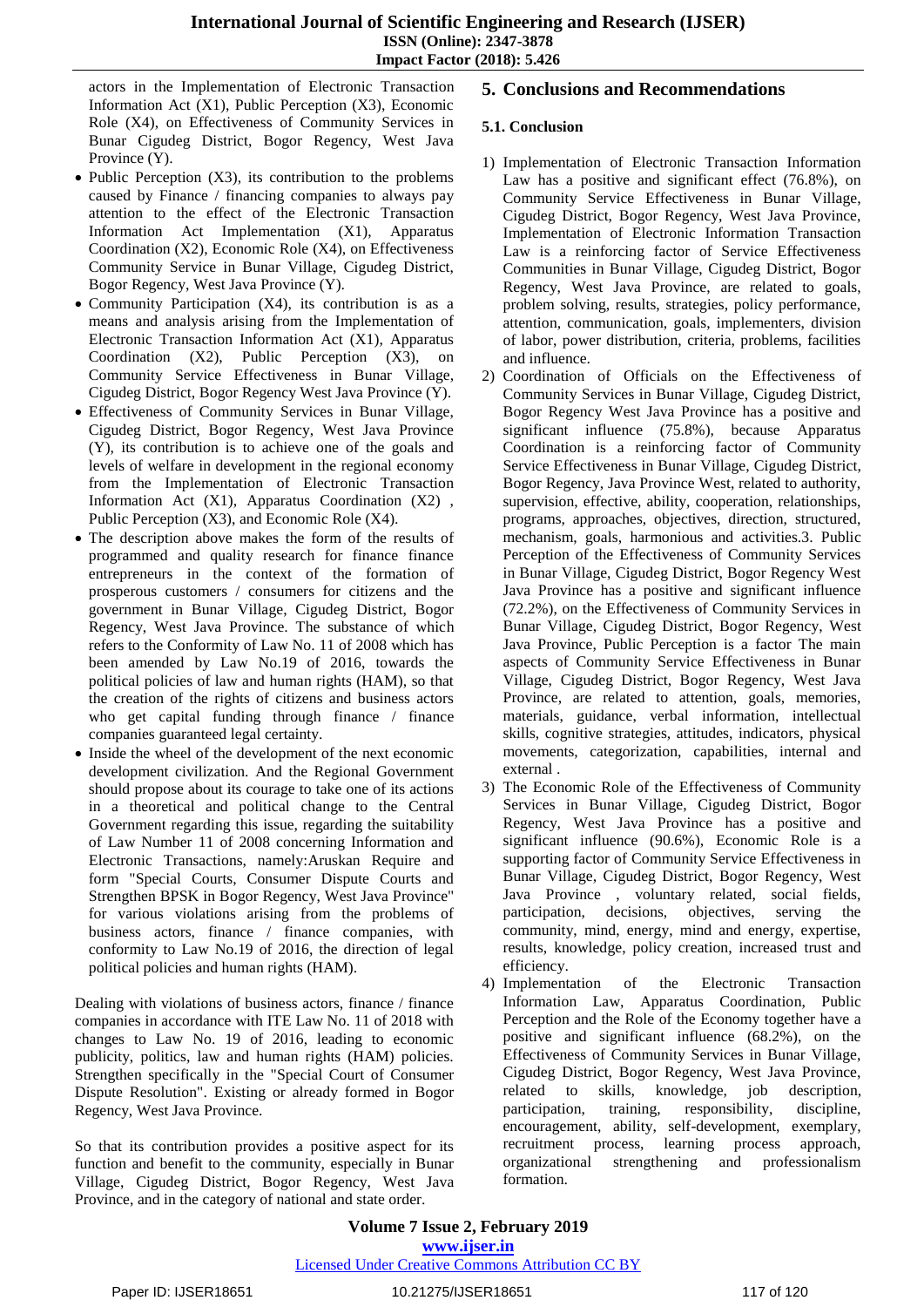#### **5.2. Suggestions**

In line with the conclusions drawn from the results of this study, several possible suggestions can be taken to improve the effectiveness of community services in Bunar Village, Cigudeg District, Bogor Regency, West Java Province as follows:

- 1) The Regional Government Apparatus (APD) should give full attention in implementing the policies that have been set so that it will have an impact on the targets set and achieve the objectives in improving the quality of onedoor licensing services will be achieved if the policies that have been set are implemented properly by competent apparatus .
- 2) Should be coordinated, work can be arranged into an integrated roundness in the most effective way possible, and there is harmony in the procedures for structured and systematic tasks.3. The effectiveness of external working conditions refers to various ways designed to facilitate internal processes within employees when working.
- 3) Perception should facilitate efforts to strengthen institutions through civil education, in building awareness and sharpening skills to participate effectively and provide a better foundation for policy making and ensuring a more effective implementation.
- 4) The role of the learning process approach should give greater tolerance to the bureaucracy in the process of forming and perfecting professionalism and the development of bureaucratic resources must be carried out jointly to improve performance on microstructure and institutional reform.
- 5) It should immediately take practical action in its service and form "Special Courts, Consumer Dispute Courts and Strengthen BPSK in Bogor Regency, West Java Province" for various violations arising from the problems of its businessmen, finance companies / finance, with conformity to Law No. 11 of 2008 amended by Law No.19 of 2016, direction of policy, economy, politics, law, and human rights (HAM).

# **References**

#### **Book**

- [1] Suminto, Adi. 2018. Leadership Style Motivated by Job Satisfaction. Third print. Tangerang: Publisher PT. Bestari Putra Rajawali.
- [2] Suminto, Adi. 2017. Transformational Leaders Motivated Employee Performance. City of Bekasi: Publisher of the Inti Nusa Binhara Foundation.
- [3] Suminto, Adi (et.al). 2017. Social Existence of Community Diseases in the Perspective of Human Rights. Fourth print. Bogor: C.V Publisher. Sela Kencana.
- [4] Suminto, Adi. 2017. Strategic Management in the Administration of Organizations. Fifth print. Bogor: Publisher CV. Sela Kencana.Suminto, Adi. 2014. Effect of Plantation Law Policy Implementation, Coordination of Officials, Public Perception and Community Participation on the Right to Cultivate in the Blue Maju Village, Telawang District, Kab. East Waringing City, Central Kalimantas Province. Dissertation of Doctor of Government Science: University of Satyagama, Jakarta.
- [5] Abdulgani, Roeslan. (Not years). Use of History. Djakarta: Prapantja Publishing Agency.
- [6] Sitompul, Josua. 2012. Cyberspace, Cybercrimes, Cyberlaw: Overview of Criminal Legal Aspects, PT. Tatanusa.
- [7] ——————————. (2006). Corruption. Indonesian Transparency Society. [On-line] Found at http://www.transparansi.or.id/
- [8] Abidin, Said Zainal, 2002, Public Policy, First Print, Publisher of Pancur Siwah Foundation.
- [9] Ancok, Djamaludin, 1995, Work culture, Rineka Cipta Publisher, Jakarta.
- [10] Anderson, B. and A. Kahin (eds), 2008, Interpreting Indonesian Politics; West Sumatra and South Sulawesi 1949-1979, Yogyakarta: Gadjah Mada University Press.
- [11] Bambang Sunggono, 2004, Law and Public Policy, Sinar Grafika, Jakarta.
- [12] Bryant and White, 1982, Participation In Administrative Process, Mc Graw-Hill Book Company.
- [13] Bromley, Daniel W., 2009, Economic Interest and Institutions, The Conceptual Foundations of Public Policy, Great Britain: Bookcraft (Bath) Ltd.
- [14] Buchori Zainun, 1992, Management and Motivation, Balai Pustaka Publisher, Jakarta
- [15] Budihardjo, M, 2003, Role Formation Process, PT. Various Sciences, Jakarta.
- [16] Budi Winarno, 2007, Public Policy: Theory and Process, Yogyakarta: Presindo Media.
- [17] Calch, 1996, Consistency of Products and Services, PT. Gramedia Grassindo, Jakarta.
- [18] Chaplin, J. P. 1998. Complete Psychology Dictionary. Jakarta: PT Raja Grafindo.
- [19] Covey, Roger and Rebecca Merrill, 1994, Quality of Human Resources, Mc Graw-Hill Book Company.
- [20] Darwin, M., 1996, Development of the Indonesian Government Apparatus, PPSK in collaboration with Rajawali Pers, Yogyakarta.
- [21] Dror, Yehezkel, 2000, Public Policy-Making Reexamined, San Francisco: Chandler Publishing Company.
- [22] Esmi Warasih, 2005, Legal Officer of a Soiological Study, Suryandaru Utama, Semarang.
- [23] Filedman, Robert S. 1999. Understanding Psychology. Singapore: McGrow Hill College.
- [24] Gasperz, Vincent, 1997, Quality Management: Application of Quality Concepts in Total Business Management, Indonesia Emas Foundation, Gramedia Main Library, Jakarta.
- [25] George, Edward III, 2000, Implemeting Public Policy, New York: Russel Sage Foundation.
- [26] George, T, 1999, Principle of Management, 7th Seventh Edition, Home Wood Illinois, Richard D. Irvin Inc.Handoko T. Hani, 1996, Human Resource Management, BPFE, Yogyakarta
- [27] Hasibuan, Malayu S.P., 2005, Administrative Management, PT. Gunung Agung, Jakarta.
- [28] Indra L., 2003, Regional Autonomy; Evaluation and Projection, CV. Trio Rimba Persada, Jakarta.
- [29] Islamy Irfan, 2007, Principles of State Policy Formulation, Jakarta: Earth Literacy.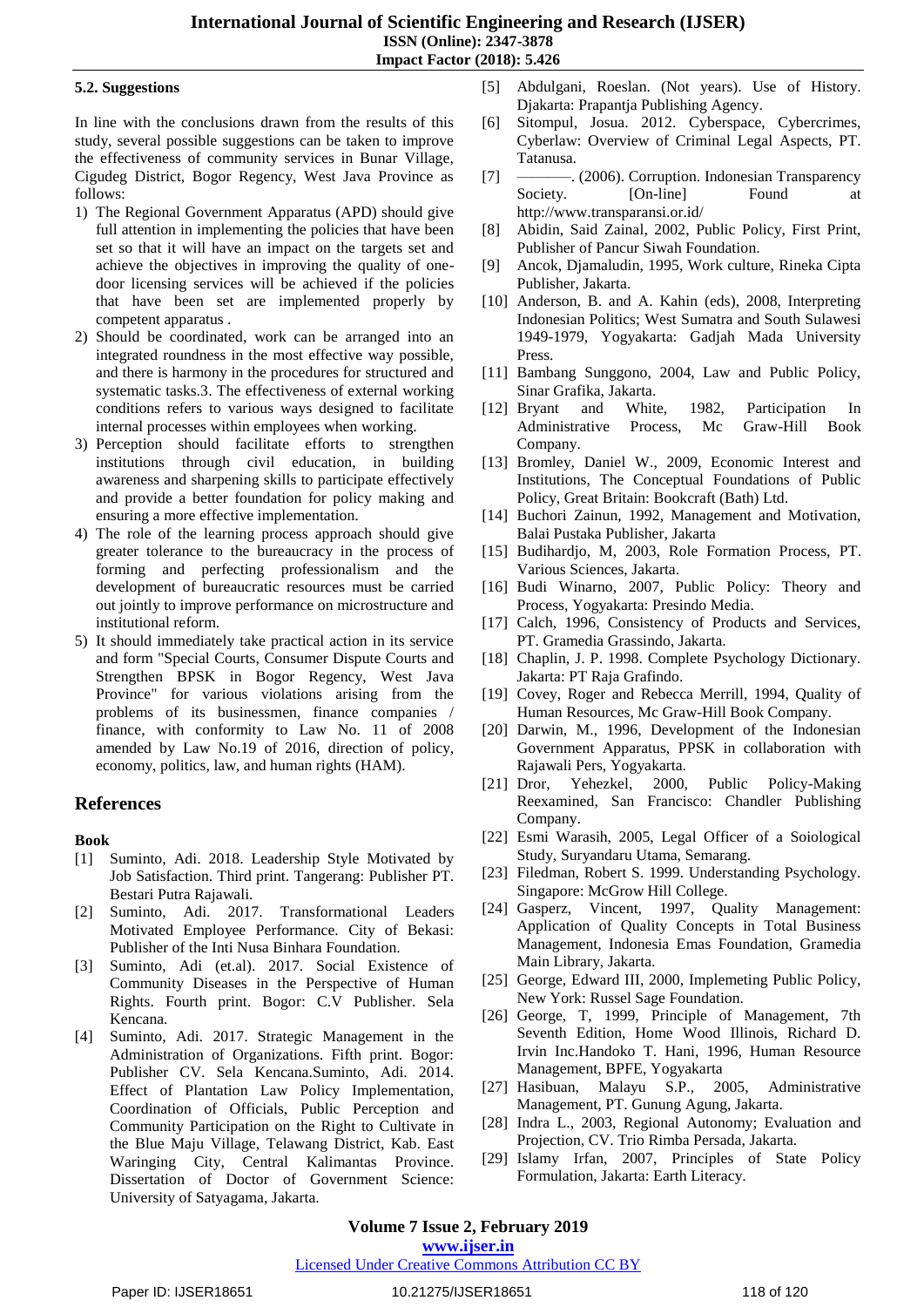- [30] J. Kaloh, 2002, Looking for Forms of Regional Autonomy, A Solution to Answering Local Needs and Global Challenges, PT Asdi Mahasatya, Jakarta.
- [31] Joko Widodo, 2008, Public Policy Analysis: Concepts and Applications for Analysis of Public Policy Processes, Malang: Bayumedia Publishing.
- [32] Jones, Charles O., 2000, An Introduction to Public Policy, 2nd, Ed, North Scituate, MA: Duxbury Press.
- [33] Kartasasmita, 2007, Community Empowerment: The Concept of Development that Is Rooted in Society, Bandung, ITB.
- [34] Krech, D, Cruchfield, RS and Ballahey, 1977, Individual in Society, Tokyo: McGraw-Hil.
- [35] Koswara, Kertapradja, 2001, Regional Autonomy: For Democracy & People's Independence, PT. Candi Cipta Paramuda, Jakarta.
- [36] \_\_\_\_\_\_\_\_\_\_\_\_\_\_\_\_, 2003, Theory of Regional Government, Press Government Institutions, Jakarta.
- [37] Lukman, Sampara, 2000, Service Quality Management, Jakarta: STIA LAN Press.
- [38] Mangkunegara, Anwar Prabu, 2004, Corporate Human Resource Management, PT. Teenager Rosdakarya, Bandung.
- [39] Mant, Alistair, 2003, Organizational Behavior, Singapore: Mc Graw-Hill Inc.
- [40] Mikkelsen, Britha, 1999, Participatory Research Methods and Empowerment Efforts, Jakarta: Publishers of the Indonesian Torch Foundation.
- [41] Mulyasa E., (2002), Competency Based Management; Concept, Strategy and Implementation, Teen Publisher Rosda Karya, Bandung.
- [42] Moenir, 2000, Management of Public Services in Indonesia, Jakarta: Bumi Aksara.
- [43] Nugroho, 2003, Policy Analysis, Jakarta: PT. Alex Media Komputindo.
- [44] Osborne, David and Ted Gaebler, 1995, Reiventing Government: How to Entrepreneurial Spirit in Transforming The Public Sector, Addison Wesley, Publishing Company, New York.
- [45] Grace, 2005, Some Literary Theories, Criticism Methods and Their Applications, Yogyakarta: Student Library.
- [46] Rachmat, Jalaluddin. 1996. Communication Psychology. Tenth edition. Bandung: Rosdakarya.
- [47] Ranupandojo, Heijdrachman and Suad Husnan, 2001, Personnel Management. Sixth Edition, Yogyakarta: BPFE.
- [48] Rasyid, M. Ryass, 2000, Meaning of Governance Overview of Ethics and Leadership in the Era of Globalization, CV. Ramadhan, Bandung.
- [49] Ratmono, 2008, Public Policy Analysis (Concepts, Theories, and Applications), Yogyakarta: Student Library.
- [50] Robbins, Stephen P., (2001), Organizational Behavior, 8th Edition, Prentice Hall, USA.Rosenbloom, David H & Kravchuk Robert S., 2005, Public Administration: Understanding Management, Politics and Law in the Public Sector, Boston: Mc Graw-Hill Book Company.
- [51] Sadu Wasistiono, 2002, Kapita Selekta for Organizing Regional Government, Second Edition, Publisher CV. Fokusmedia, Bandung.
- [52] Sarwono Wirawan, 2003, Strategic Management for Educational Management. Alfabeta Publisher, Bandung.
- [53] Sastropoetra, 1986, Participation, Mc Graw-Hill Book Company
- [54] Scharmm, Wibur, 2003, The Process and Effects of Mass Communication, Urbana, IL: University of Illinois Press.
- [55] Shafrit, Jay M. and Russell E.W., 2005, Accountability of Public Bureaucracy Sketches in the Transition Period, Yogyakarta: Student Library.
- [56] Shaleh, Abdul Rahman. 2009. An Introduction to Psychology in the Islamic Perspective. Jakarta: Kencana.
- [57] Siagian, Sondang P., 1994, Human Resource Management, fifth Mount Agung Mold, Jakarta.
- [58] Simamora, Henry, 1999, Human Resource Management, Publishing Section STIE YKPN, Yogyakarta.
- [59] Sobur, Alex. 2003. General Psychology. Bandung: Loyal Library
- [60] Soekanto, Soerjono, 2001, An Introduction to Sociology, Jakarta: Raja Grafindo Persada.Suhartono et al., 2000, Local Politics, Yogyakarta: Lapera Pustaka Utama.
- [61] Sumarto, Hetifah, 2003, Innovation in Participation and Good Governance, Indonesian Torch Foundation.
- [62] Sunyoto, Agus, 2000, Human Resource Development, Jakarta: Erlangga Publisher.
- [63] Suradinata, Ermaya, 2008, Government Management and Regional Autonomy, CV. Ramadhan Bandung.
- [64] Syafruddin, Ateng, 1993, Regulating Coordination of Government in Regions, Bandung: PT. Citra Aditya Abadi.
- [65] Steiner, George A. & Miner John B., 1986, Management Policy and Strategy, New York: MacMillan Publishing Company.
- [66] Stenberg, J Robert. 2008. Cognitive Psychology. Yogyakarta: Student Library
- [67] Stoner, James AF., 1996, Management, Intermedia Translation, Jakarta.
- [68] Tachjan, 2006, Public Policy Implementation, Bandung: AIPI.
- [69] Taliziduhu Ndraha, 2007, Government Science Methodology, PT. Rineka Cipta, Jakarta.
- [70] Thoha, Mitftah, 2002, Organizational Behavior, Basic Concepts and Their Applications, PT. Raja Grafindo Persada, Jakarta.
- [71] Tjiptono, (2001), Quality Testing, PT. Grafika Intermedia Cipta, Jakarta
- [72] Wahab, Solihin Abdul, 2002, Introduction to Analysis of State Policy, Jakarta: Rineka Cipta.
- [73] Walgito, Bimo, 2002, General Psychology, Yogyakarta Publisher: Andi
- [74] Wayne, Parsons, 2006, Public Policy: Introduction and Theory of Policy Analysis Practices, Jakarta: Kencana Prenanda Media Gloub.
- [75] Wibawa, 1994, Evaluation of Public Policy, Jakarta: PT. Raja Grafindo Persada
- [76] Wirijadinata, (2005), Quality of Human Resources, Mc Graw-Hill Book Company.

**www.ijser.in** Licensed Under Creative Commons Attribution CC BY